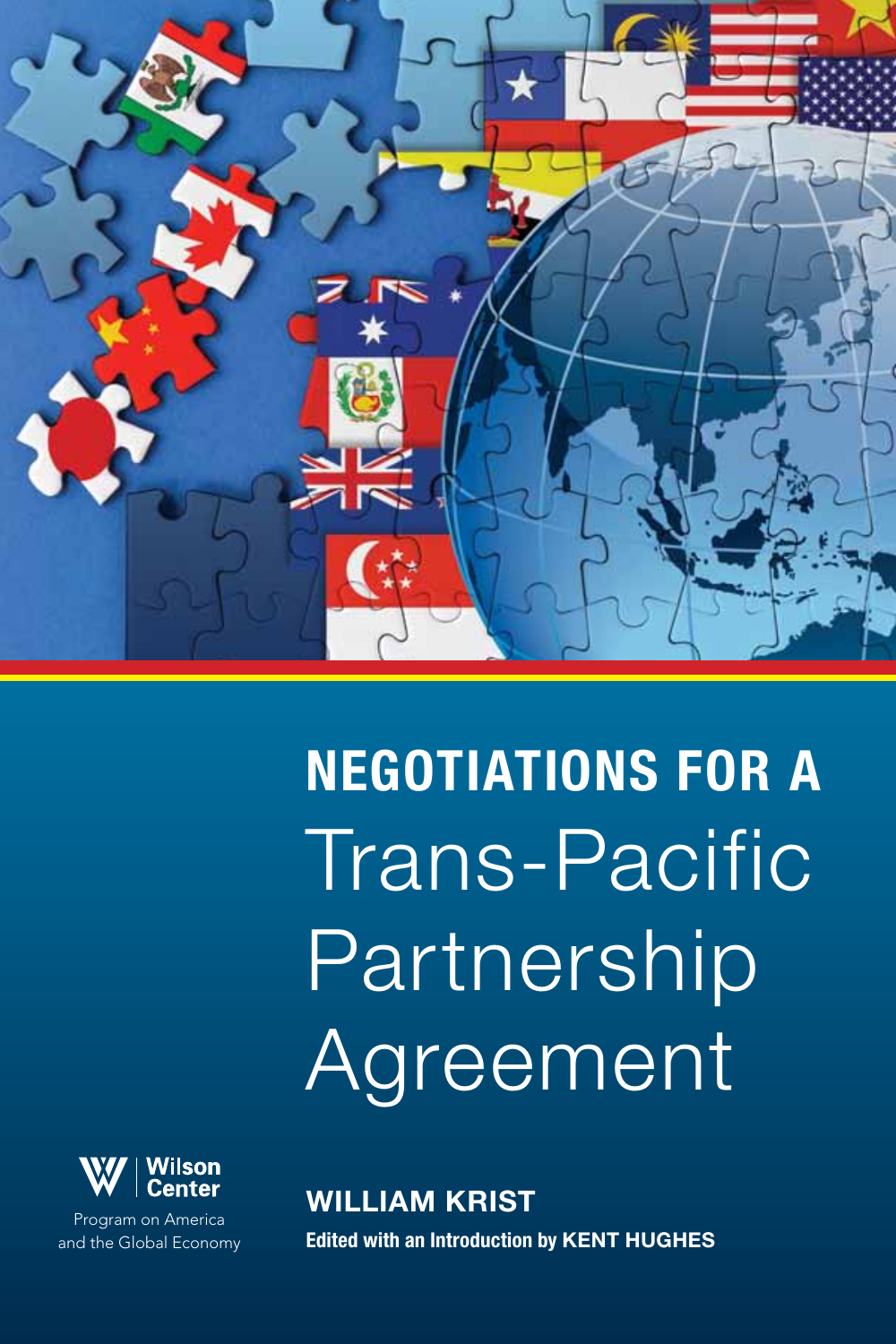# Negotiations for a Trans-Pacific Partnership Agreement

### William Krist

**Edited with an Introduction by KENT HUGHES** 



www.wilsoncenter.org/page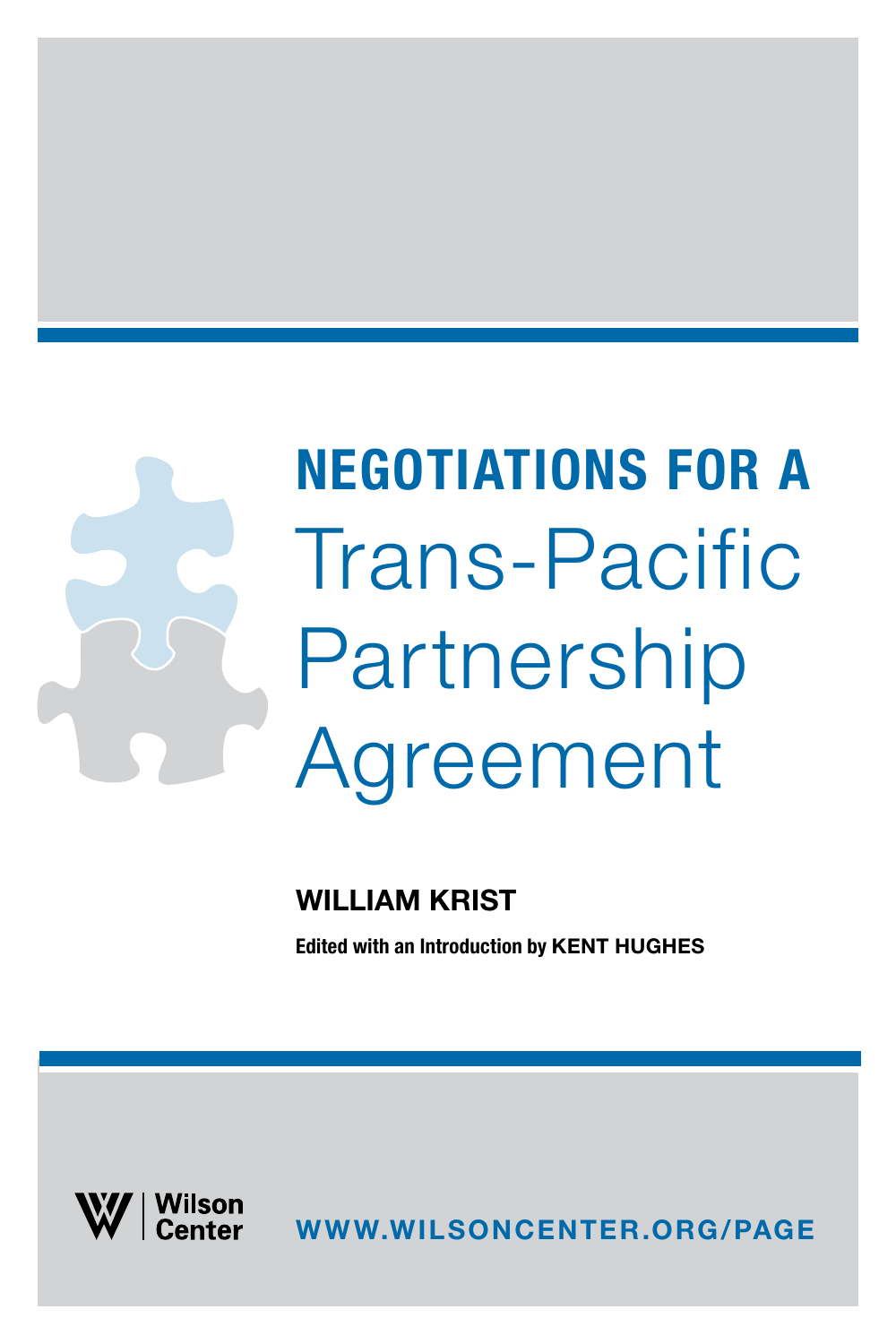

Available from :

Program on America and the Global Economy Woodrow Wilson International Center for Scholars One Woodrow Wilson Plaza 1300 Pennsylvania Avenue NW Washington, DC 20004-3027

www.wilsoncenter.org/page

ISBN: 978-1-938027-08-6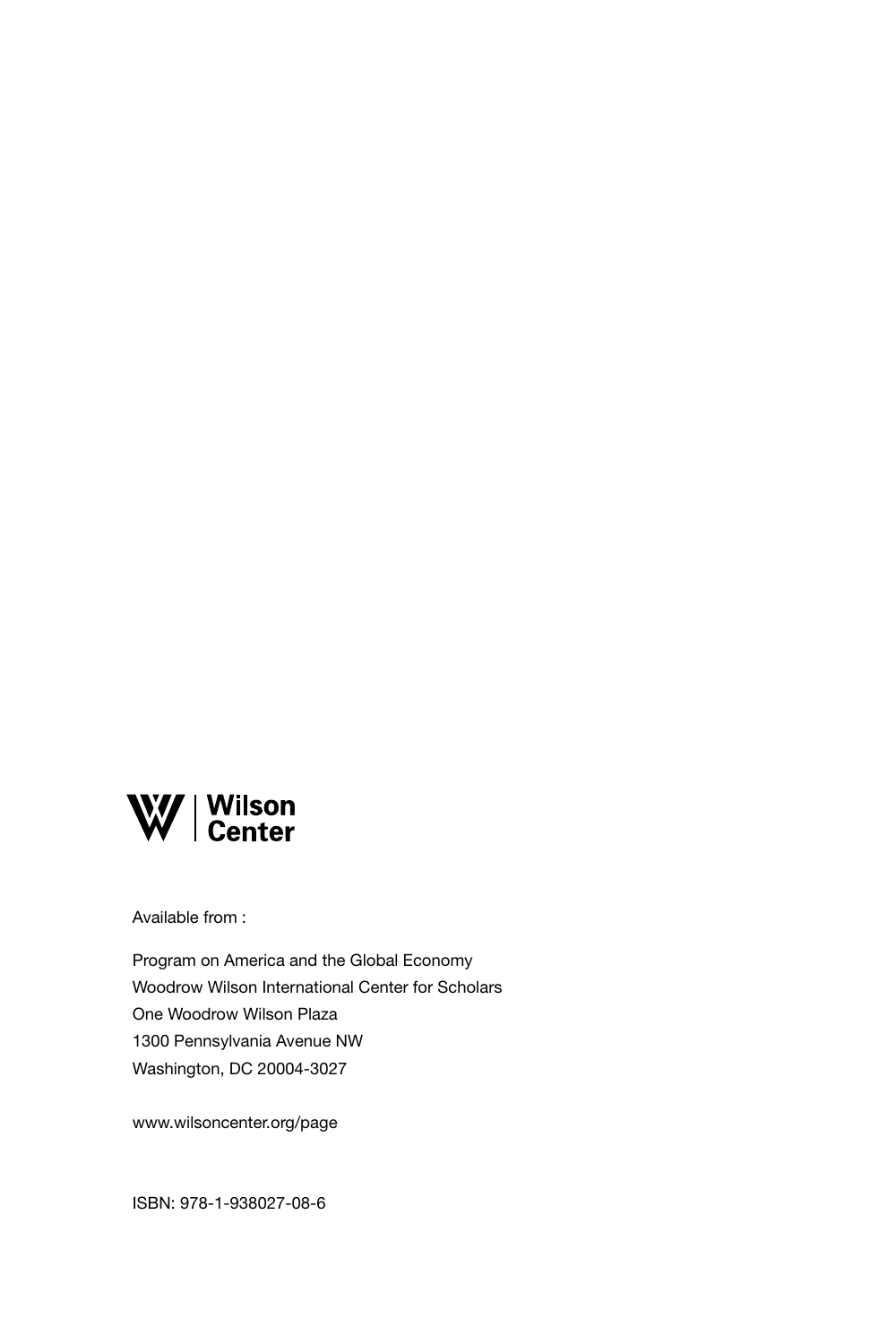#### The Woodrow Wilson International Center for Scholars,

established by Congress in 1968 and headquartered in Washington, D.C., is a living national memorial to President Wilson. The Center's mission is to commemorate the ideals and concerns of Woodrow Wilson by providing a link between the worlds of ideas and policy, while fostering research, study, discussion, and collaboration among a broad spectrum of individuals concerned with policy and scholarship in national and international affairs. Supported by public and private funds, the Center is a nonpartisan institution engaged in the study of national and world affairs. It establishes and maintains a neutral forum for free, open, and informed dialogue. Conclusions or opinions expressed in Center publications and programs are those of the authors and speakers and do not necessarily reflect the views of the Center staff, fellows, trustees, advisory groups, or any individuals or organizations that provide financial support to the Center.

The Center is the publisher of *The Wilson Quarterly* and home of Woodrow Wilson Center Press, dialogue radio and television. For more information about the Center's activities and publications, please visit us on the web at www.wilsoncenter.org.

#### Board of Trustees

Joseph B. Gildenhorn, *Chairman of the Board* Sander R. Gerber*, Vice Chairman* Jane Harman, *Director, President and CEO*

Public members: James H. Billington, Librarian of Congress; Hillary R. Clinton, Secretary, U.S. Department of State; G. Wayne Clough, Secretary, Smithsonian Institution; Arne Duncan, Secretary, U.S. Department of Education; David Ferriero, Archivist of the United States; Fred P. Hochberg, Chairman and President, Export-Import Bank; James Leach, Chairman, National Endowment for the Humanities; Kathleen Sebelius, Secretary, U.S. Department of Health and Human Services

Private Citizen Members: Timothy Broas, John T. Casteen III, Charles Cobb, Jr., Thelma Duggin, Carlos M. Gutierrez, Susan Hutchison, Barry S. Jackson

Wilson National Cabinet: Eddie & Sylvia Brown, Melva Bucksbaum & Raymond Learsy, Ambassadors Sue & Chuck Cobb, Lester Crown, Thelma Duggin, Judi Flom, Sander R. Gerber, Ambassador Joseph B. Gildenhorn & Alma Gildenhorn, Harman Family Foundation, Susan Hutchison, Frank F. Islam, Willem Kooyker, Linda B. & Tobia G. Mercuro, Dr. Alexander V. Mirtchev, Wayne Rogers, Leo Zickler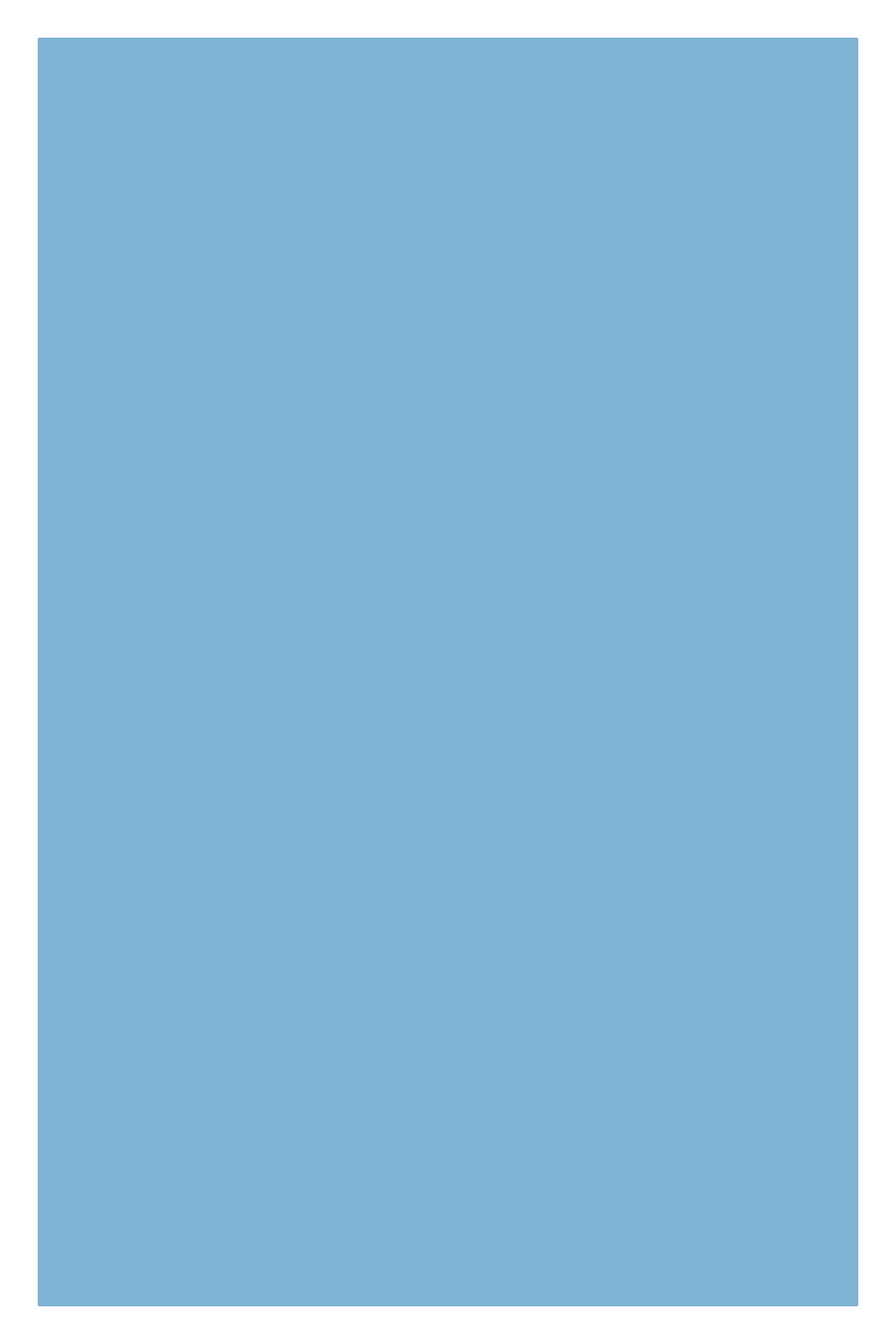### Introduction

#### Kent Hughes

The Trans-Pacific Partnership (TPP) trade negotiation is the major trade initiative of the Obama Administration. With the addition of Canada and Mexico, there are now eleven countries from Asia and the Pacific Basin that are seeking to create trade agreements that take on some practices that have not been addressed by existing trade agreements.

The TPP is focused on harvesting the gains that can come from greater international economic integration. Added competition can force companies and countries to allocate their time and resources more efficiently. Even more powerful, added competition can accelerate the adoption of existing technologies and stimulate the search for new products, new manufacturing techniques, and new ways of doing business.

The TPP is also an attempt to extend the rules-based system of international trade to respond to a series of new challenges. The international economic system that was created in the wake of World War II was based on the assumption of limited government involvement in the economy and relatively free competition among privately owned businesses.

By the 1970s, however, the existing industrial powers faced the challenge of what many call the East Asian Miracle. The East Asian approach was built on quite a different set of assumptions. Japan led the way with active involvement with private industry, restricting imports and subsidizing exports, often maintaining an undervalued currency, severely limiting foreign direct investment, and borrowing technology, often through reverse engineering.

The Japanese example was followed by the so called Asian Tigers (Hong Kong, Korea, Singapore, and Taiwan) and, more recently, by The People's Republic of China (PRC). China has been very adept at using financial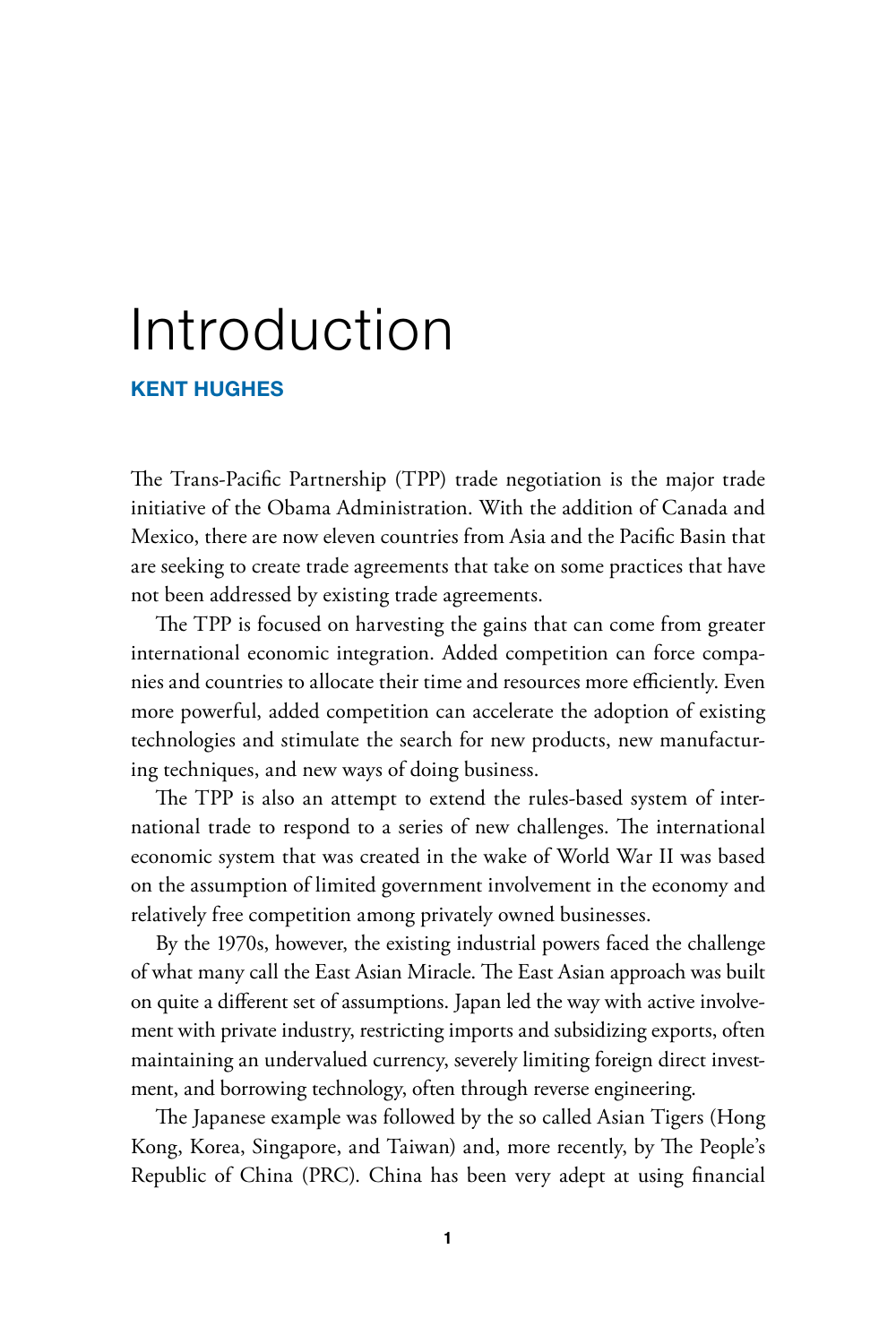incentives to attract technology-oriented foreign companies and has often required the sharing of technology as a condition of entering its domestic market. State-owned enterprises (SOEs) and state-influenced enterprises play a major role in the Chinese economy.

The TPP is designed to engage some of the new problems. Negotiators are working on defining trade rules governing the role of state-owned enterprises, there are serious efforts to tighten rules protecting intellectual property; and negotiators are working on how to govern the flow of information in the digital age.

There are major challenges that are not part of the negotiations. The question of adjusting currency values to gain a trade advantage is not being addressed. Nor is the potential destabilizing impact of large trade and current account imbalances. Some nations have been very effective in offering major financial incentives, grants of land, or lengthy tax holidays as a way of attracting foreign direct investment. As of yet, there are no discussions about whether to develop international rules governing investment incentives or exactly what form such regulations might take.

Because of the importance of the TPP negotiations, the Wilson Center and its Program on America and the Global Economy are very pleased to publish a paper, *Negotiations for a Trans-Pacific Partnership Agreement*, prepared by Wilson Center Senior Scholar William Krist. The Krist paper puts the TPP negotiations in a historic context, assesses the current state of the negotiations, examines a number of key issues involved in the negotiations, and explores the implication of new members joining the negotiations. Krist writes with authority on trade matters. His background includes many years of trade-related work at the Department of Commerce, some first-hand experience on Capitol Hill, many years of service at the Office of the U.S. Trade Representative, and extensive private sector experience as the senior vice president, international at the American Electronics Association.

As part of the Wilson Center's focus on the TPP, the PAGE program hosted a major conference on trade negotiation on August 8th, 2012. A video, transcript, and summary of the conference prepared by PAGE program assistant, Elizabeth White, can be found at http://www.wilsoncenter. org/event/the-trans-pacific-partnership-and-the-future-international-trade.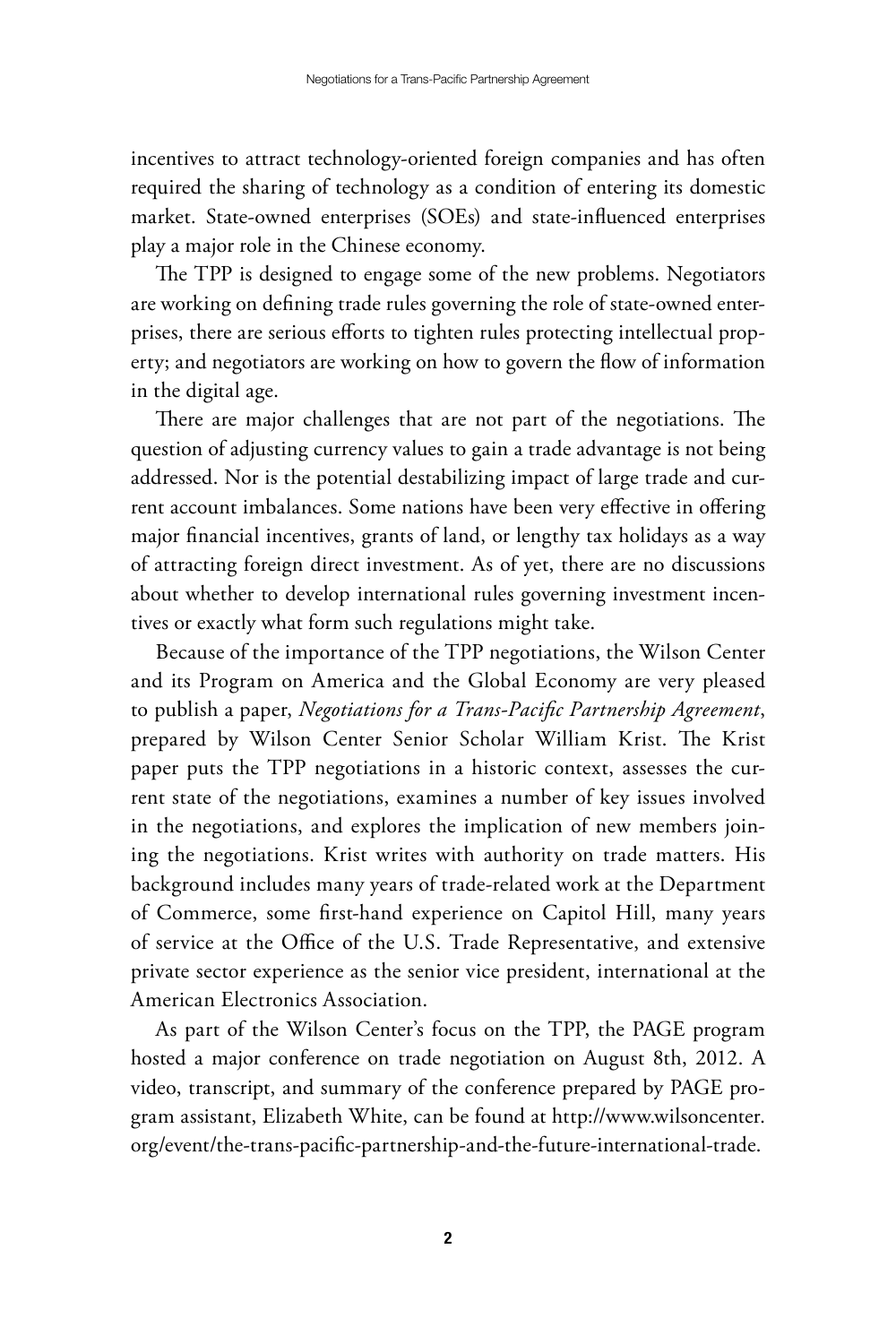Ambassador Demetrios Marantis, Deputy USTR, provided the keynote remarks for the conference. He made clear the importance of the TPP and Asian trade in general. He noted that "the Asia-Pacific region is critical to America's economic competitiveness as well as creating and supporting the good-paying jobs that result from international trade." Marantis stated that negotiators were intent on creating a high standard comprehensive agreement that would cover both goods and services. When asked about the possibility of China joining the negotiations, Marantis responded that the negotiations were open to all Asian-Pacific countries that were ready to meet the high standards pursued by TPP members.

Marantis' opening keynote was followed by two panels. The first panel focused on the interests of new TPP members Canada and Mexico, the possibility of Japan joining the negotiations, and the prospects of eventual Chinese involvement. Laura Dawson, president of Dawson Strategies gave a Canadian perspective. Luz Maria de la Mora Sanchez, a professor at CIDE, spoke to Mexican interests. Edward Lincoln, a professorial lecturer at George Washington University evaluated the likelihood of Japan's joining the talks. Jeff Schott, a senior fellow at the Peterson Institute for International Economics assessed the impact of China on the talks, and the long-term prospects for China joining the negotiations.

A second panel explored key U.S. interests in the TPP. Linda Menghetti, vice president of the Emergency Committee for American Trade, summarized the broad business interests in the negotiations. Celeste Drake, a trade policy specialist at the AFL-CIO, added the perspective of organized labor. Jim Grueff, a former trade negotiator with the Foreign Agricultural Service, focused on how different aspects of the agricultural economy viewed the negotiations. Stephanie Burgos, senior policy advisor at Oxfam America, highlighted some of the key concerns of the non-governmental community.

Globalization is a major reality of the 21st Century. Currents of trade, finance, technology, and business cycles are bringing countries and economies closer together. The TPP is a major attempt to update the rules governing international trade to meet new challenges.

Krist's paper and the TPP conference are two attempts of the Center to explore key aspects of the TPP negotiations. We expect to return to the broad questions of a changing global economy in the near future.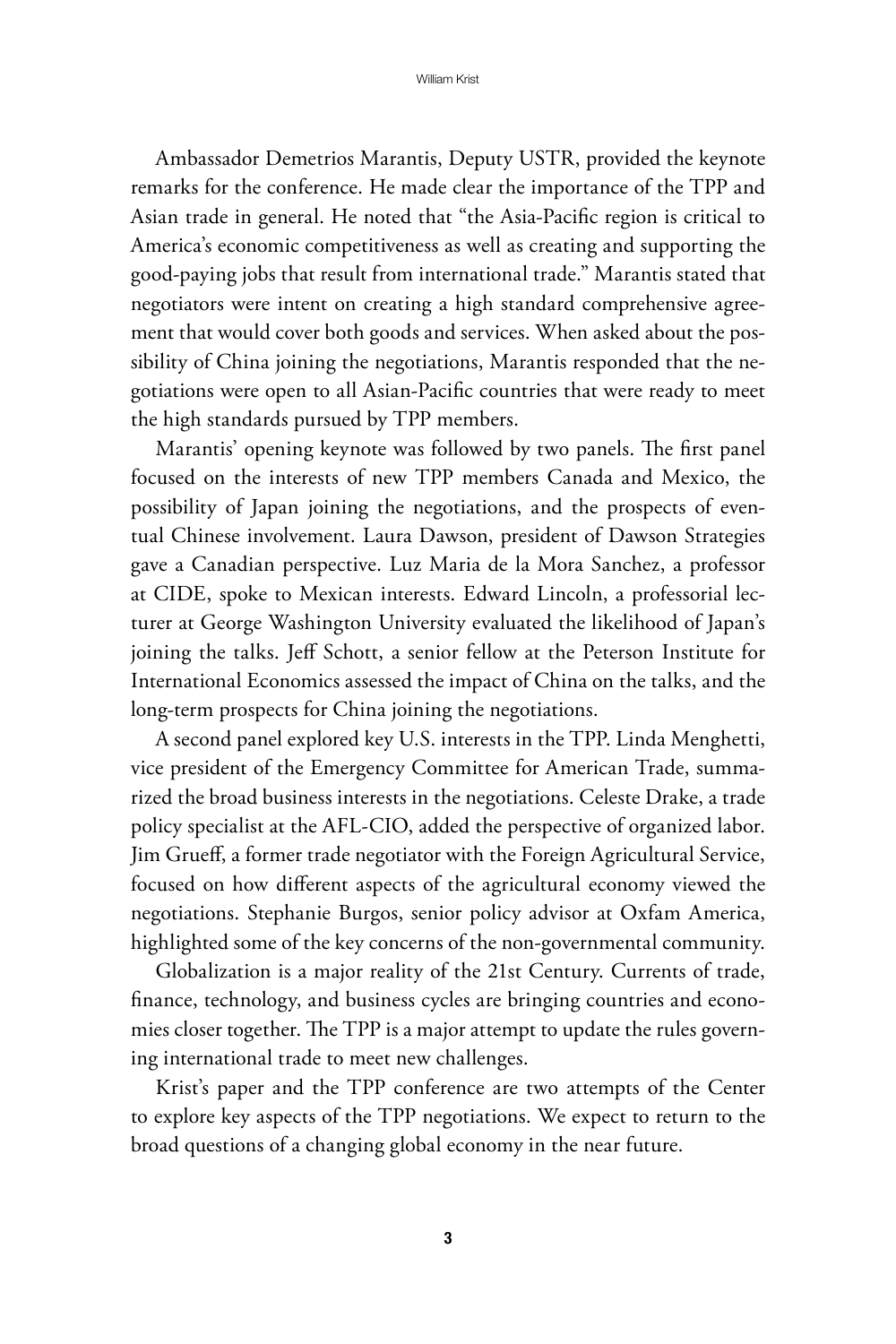#### Negotiations for a Trans-Pacific Partnership Agreement

*The Trans-Pacific Partnership negotiations between 11 countries would expand our free trade agreements to include four new countries—Brunei, Malaysia, New Zealand and Vietnam—and offer the opportunity to strengthen some of our current agreements, particularly the North American Free Trade Agreement. However, the real potential benefit of the TPP negotiations is that an agreement could provide a template for future agreements with other more commercially important countries, including Japan, China and Russia, and perhaps even for future multilateral trade negotiations.*

*If the TPP negotiations are to fulfill this promise, however, it is critical that the rules be right. This means that they must deal with the major gaps in the World Trade Organization rules, such as the lack of effective rules governing state-owned enterprises. Additionally, the negotiations need to lay the ground for addressing currency manipulation, an issue that is not currently on the TPP negotiating table.* 

*It also means that the rules must be such that other countries are not hesitant to join the TPP in the future. U.S. proposals on investor-state dispute settlement, controls on capital flows and access to medicines have been the most controversial and need to be carefully crafted to respect the needs of our trade partners.*

*Given the stalemate in the Doha Development Round, the TPP negotiations are the best hope for developing a rules-based 21st century international trade system.*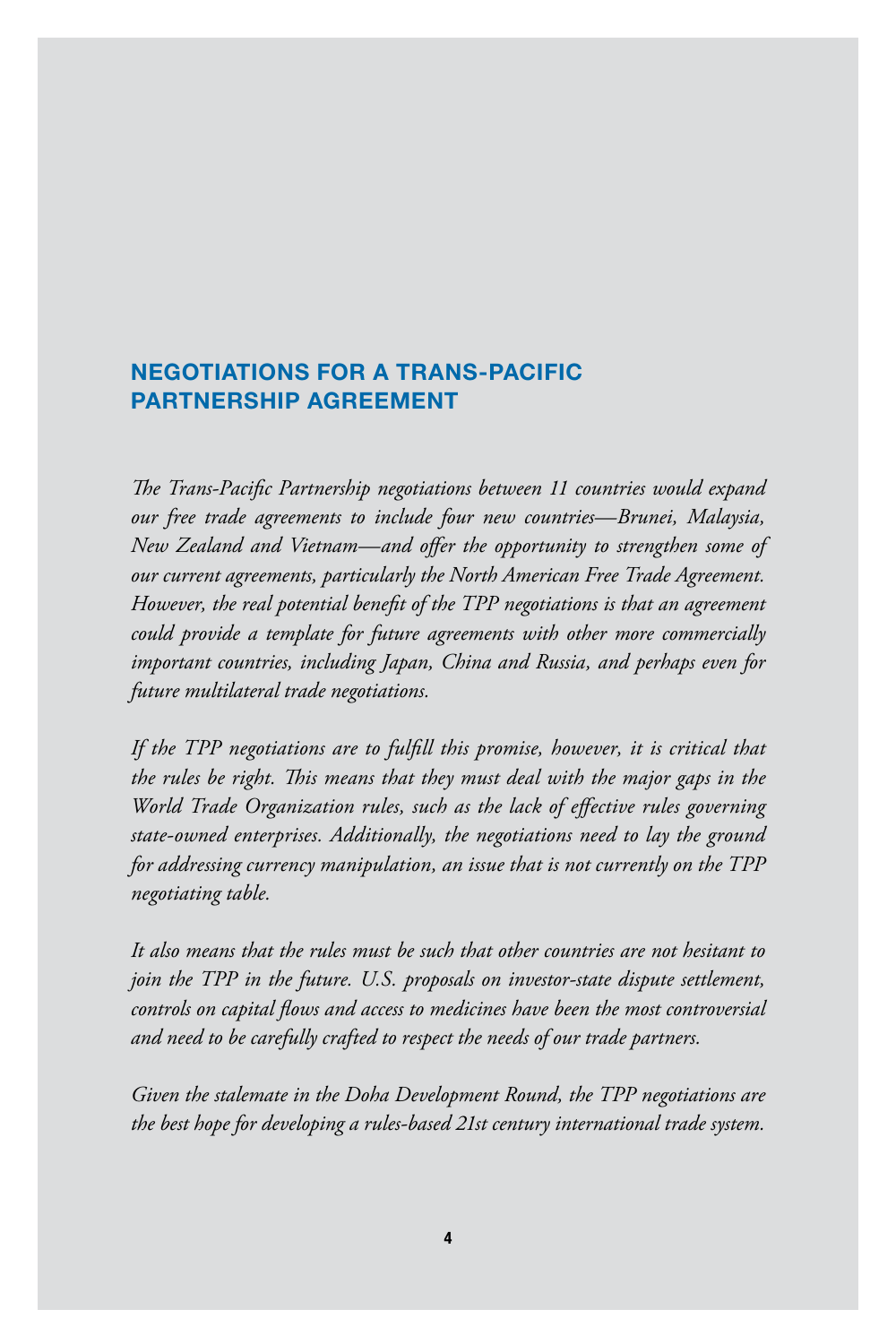## Negotiations for a Trans-Pacific Partnership Agreement

William Krist

New Zealand, Singapore, Brunei Darussalam and Chile originally formed a trade bloc known as the Pacific Four (P4) on November 8, 2006, which aimed to eliminate all tariffs between the parties to the agreement by 2015. This comprehensive agreement covered trade in goods and services, intellectual property protection, competition policy, government procurement, customs valuation, technical barriers to trade, sanitary and phytosanitary measures, temporary movement of business persons, trade remedies and dispute settlement. Regarding goods trade, duties were completely eliminated on trade between New Zealand, Singapore and Chile, and 99 percent eliminated on trade with Brunei. The services provisions followed the negative list approach, similar to the U.S. agreements with Singapore and Chile.

These four original participants saw this agreement as a potential stepping stone to the wider liberalization process of the Asia Pacific Economic Cooperation (APEC) forum, a group of 21 Pacific Rim countries<sup>1</sup> that includes the United States and countries such as China, Indonesia and Russia. APEC's objective is to promote free trade and economic cooperation in the region, and a possible Free Trade Area of the Asia-Pacific (FTAAP) has been a specific goal since 2006.

In 2008 the United States, Australia, Peru and Vietnam announced that they would join negotiations for an expanded Trans-Pacific Partnership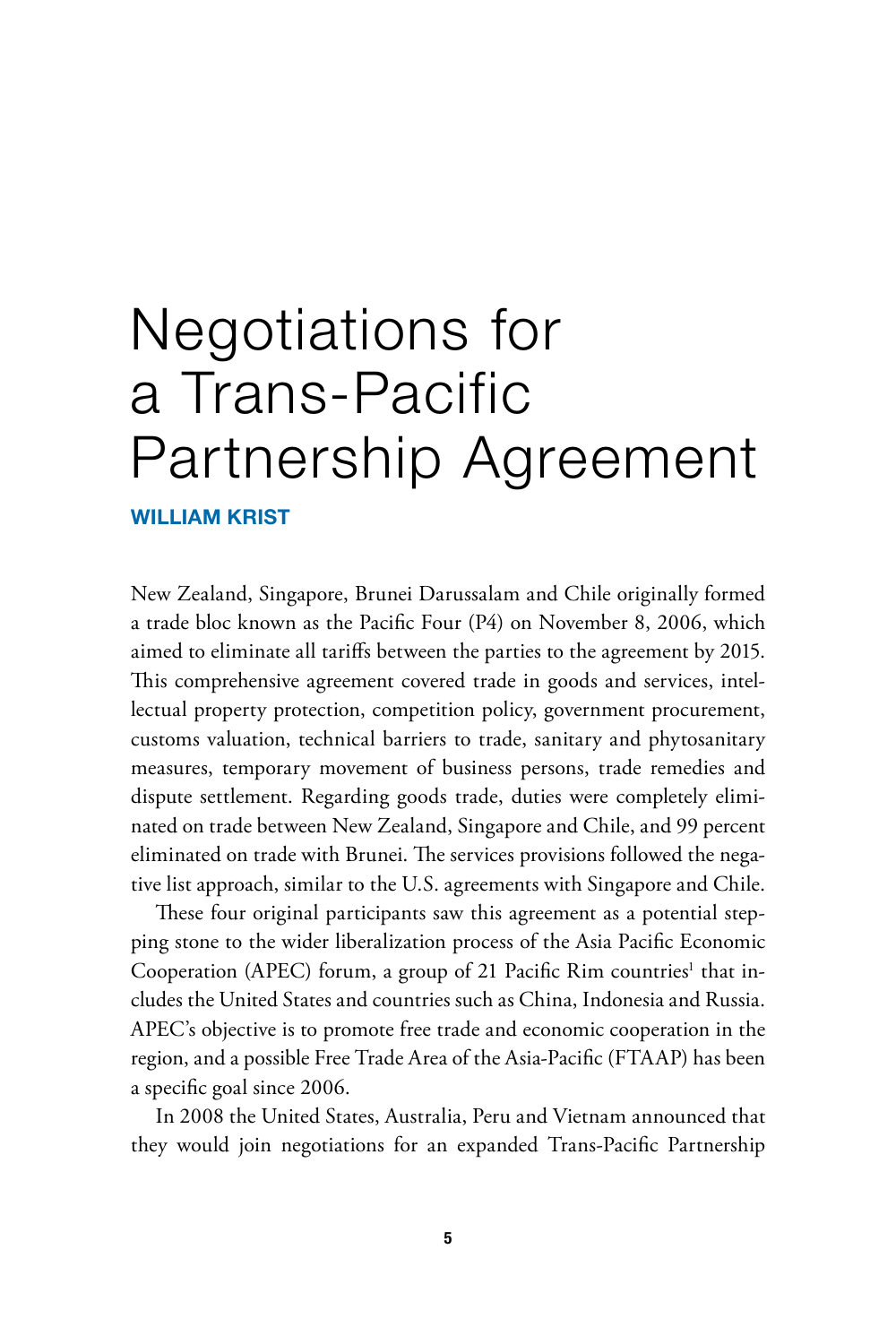Agreement, and in 2010 Malaysia joined the negotiations. In November 2011, leaders of these nine nations announced that they had achieved the broad outlines of an ambitious agreement, which could be a model for future free trade agreements. In addition to the areas covered in the original P4 agreement, the scope of the Trans-Pacific Partnership Agreement would include labor, environment, compatibility of regulatory systems, and new emerging issues such as digital technologies.

Canada and Mexico were approved by the nine countries to participate in the negotiations and the U.S. Trade Representative (USTR) submitted letters to Congress that both will be included in the negotiations. Under U.S. procedures, such a notification is to be done 90 days prior to commencing negotiations, and both Canada and Mexico will likely begin active participation in the TPP negotiations in December 2012.<sup>2</sup>

Japan has also indicated an interest in exploring the possibility of joining the negotiations,<sup>3</sup> but there is no consensus on this among Japanese policymakers and Japan has not formally applied for participation. There is some strong opposition to Japan's participation within the United States; for example, the U.S. auto industry opposes Japan's participation in the negotiations at this time,<sup>4</sup> arguing that Japan's market access barriers cannot be remedied in a free trade agreement. If Japan did decide to participate, the United States and other TPP countries would undoubtedly require some significant measures before they would approve Japan's entry.

Until recently, the negotiators had been pressing to conclude the TPP negotiations by the end of 2012, and in fact, they have made substantial progress. However, it is now clear that given the complexity of the negotiations and the addition of Canada and Mexico, the negotiations will extend at least until well into 2013 and probably 2014. This longer time frame is probably very positive since it will give the negotiators more time to craft the agreement.

The eleven—and potentially twelve—countries participating in the TPP negotiations are highly diverse, both commercially and in terms of their economic structures. Australia, Brunei, Canada, Japan, New Zealand, Singapore and the United States are all wealthy nations; Chile, Mexico and Peru are upper middle income countries; and Malaysia and Vietnam are lower middle income countries. Several participants have very strong agricultural sectors including Australia, the United States and New Zealand.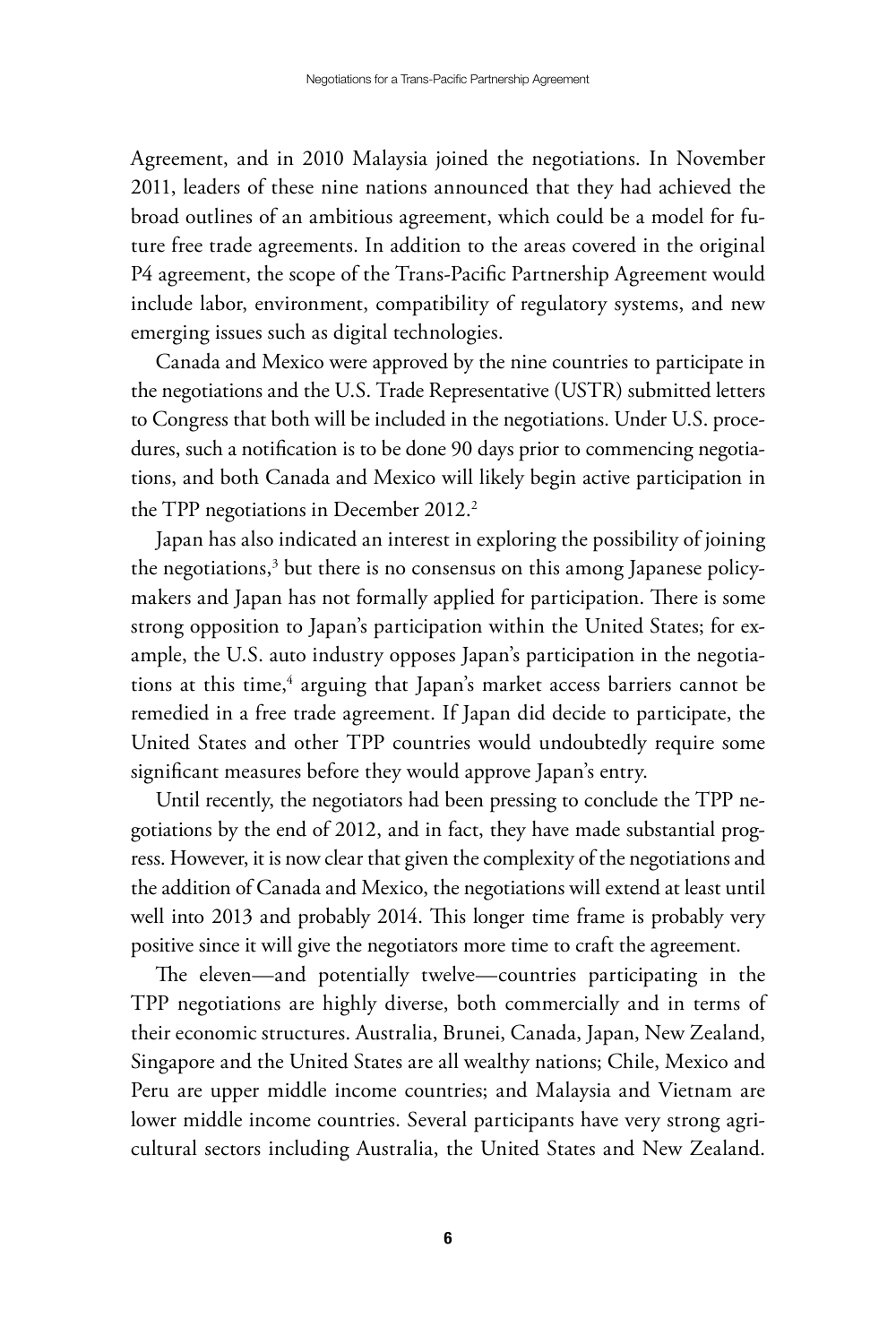Vietnam has extensive state-owned enterprises. Some are very open markets—Singapore is arguably the most open market in the world—and others have relatively protected markets, including Japan and Vietnam.

#### Importance of the Trans-Pacific Partnership Negotiations

These negotiations for a free trade agreement among the eleven participating countries represent the major U.S. trade negotiation at this time. Given the range of countries participating, these negotiations are significantly more important than any of our free trade agreement negotiations since NAFTA.<sup>5</sup> Efforts to conclude a multilateral trade round under the World Trade Organization's auspices—the Doha Development Round—have now dragged on for eleven years and appear to be completely stalemated. And trade discussions with the European Union for trade liberalization are in an early stage.

The combined gross domestic product of the original four TPP countries was only \$686 billion in 2011, as can be seen in Table 1. The five additional countries joining the negotiations for the Trans-Pacific Partnership agreement had a combined gross domestic product of \$17,157 billion, which would create a nine nation bloc with a total 2011 GDP of \$17,843 billion. However, the United States accounted for \$15,094 billion, or some 85 percent of this total.

Our NAFTA partners—Canada and Mexico—have a combined 2011 GDP of \$2,892 billion. In the unlikely event that Japan were to join the negotiations in the near future, the twelve countries would have a combined GDP of \$26,604 billion, and the United States would account for some 57 percent of the total.

The United States already has free trade agreements with four of the eight other countries involved in the TPP negotiations, specifically Australia, Chile, Peru and Singapore, and we have the North American Free Trade Agreement (NAFTA) with Canada and Mexico. In essence, we are negotiating free trade agreements with four additional nations—Brunei, New Zealand, Malaysia and Vietnam—which have a combined 2011 gross domestic product of \$579 billion. If Japan joined the negotiations, the five new markets would have a combined GDP of \$6,448 billion.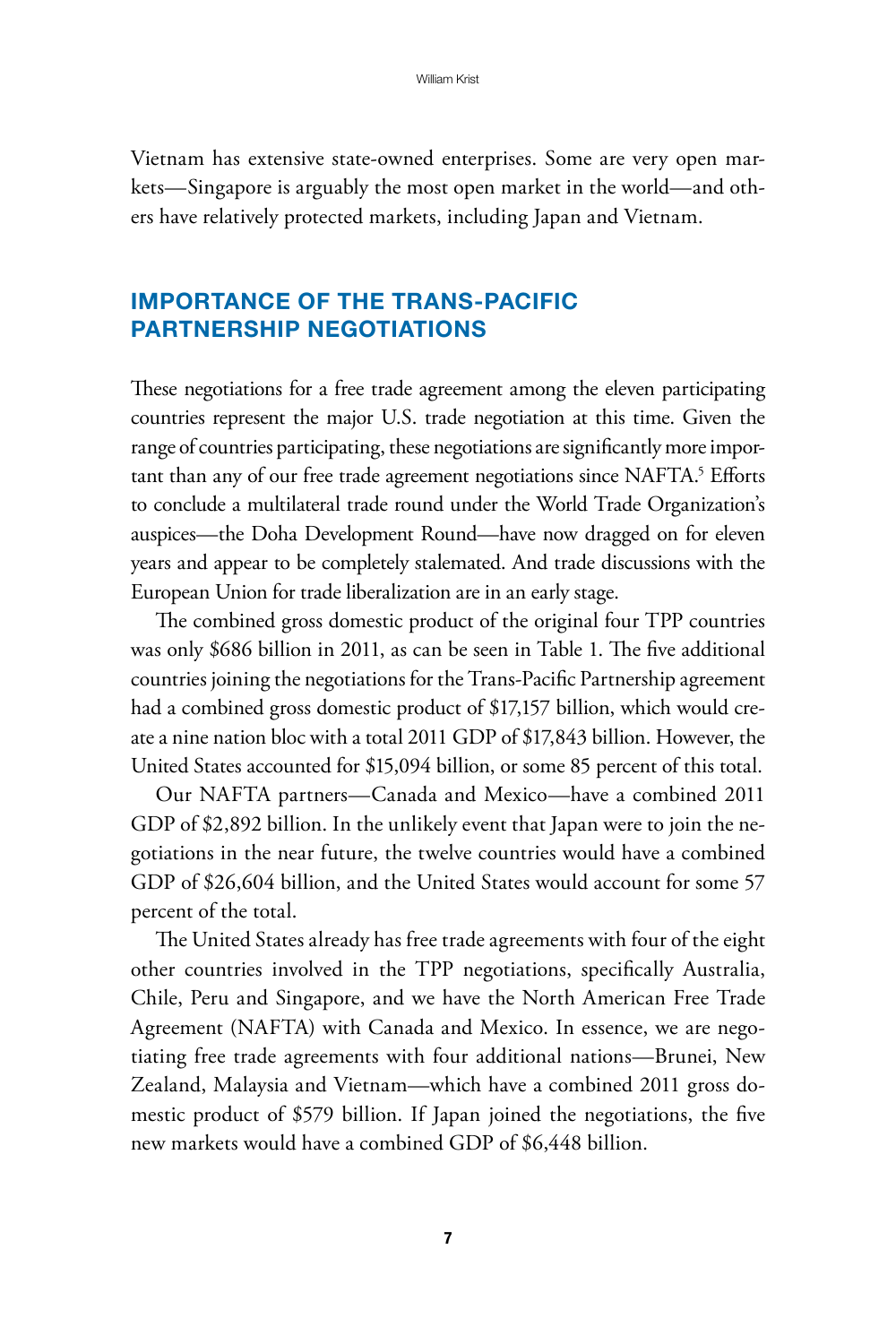#### Table 1: Economic and Trade Importance of TPP Countries (2011) (Millions of U.S. Dollars)

| <b>Original 4</b><br><b>Countries</b> | <b>GDP</b> | <b>U.S. Exports</b> | <b>U.S. Imports</b> | U.S. Trade<br><b>Balance</b> |
|---------------------------------------|------------|---------------------|---------------------|------------------------------|
| <b>Brunei</b>                         | 15,553     | 184.3               | 23.4                | 160.9                        |
| Chile                                 | 248.411    | 15.873.4            | 9.068.8             | 6.804.6                      |
| <b>New</b><br><b>Zealand</b>          | 161,851    | 3.571.1             | 3.159.8             | 411.3                        |
| <b>Singapore</b>                      | 259.849    | 31.393.0            | 19,110.7            | 12.282.3                     |
| TOTAL                                 | 685,664    | 51,021.8            | 31,362.7            | 19,659.1                     |

| The Next 5<br><b>Countries</b> | <b>GDP</b> | <b>U.S. Exports</b> | <b>U.S. Imports</b> | U.S. Trade<br><b>Balance</b> |
|--------------------------------|------------|---------------------|---------------------|------------------------------|
| Australia                      | 1.488.221  | 27.515.7            | 10.239.9            | 17.275.8                     |
| <b>Malaysia</b>                | 278,680    | 14.217.9            | 25.771.8            | $-11.553.9$                  |
| Peru                           | 173.502    | 8.319.2             | 6.235.8             | 2,083.4                      |
| <b>United</b><br><b>States</b> | 15.094.025 | na                  | na                  | na                           |
| Vietnam                        | 122.722    | 4.340.7             | 17.485.2            | $-13.144.5$                  |
| TOTAL                          | 17,157,150 | 54.393.5            | 59,732.7            | $-5.339.2$                   |

| <b>Our NAFTA</b><br><b>Partners</b> | <b>GDP</b> | <b>U.S. Exports</b> | <b>U.S. Imports</b> | U.S. Trade<br><b>Balance</b> |
|-------------------------------------|------------|---------------------|---------------------|------------------------------|
| Canada                              | 1,736,869  | 280,891.1           | 316,510.2           | $-35,619.1$                  |
| <b>Mexico</b>                       | 1,154,784  | 197,543.7           | 263,105.8           | $-65,562.1$                  |
| <b>TOTAL</b>                        | 2,891,653  | 478,434.8           | 579,616.0           | $-101,181.2$                 |

| Potential of<br>Japan | <b>GDP</b> |          | U.S. Exports U.S. Imports | U.S. Trade<br><b>Balance</b> |
|-----------------------|------------|----------|---------------------------|------------------------------|
| Japan                 | 5.869.471  | 66.168.3 | 128.811.3                 | -62.643.0                    |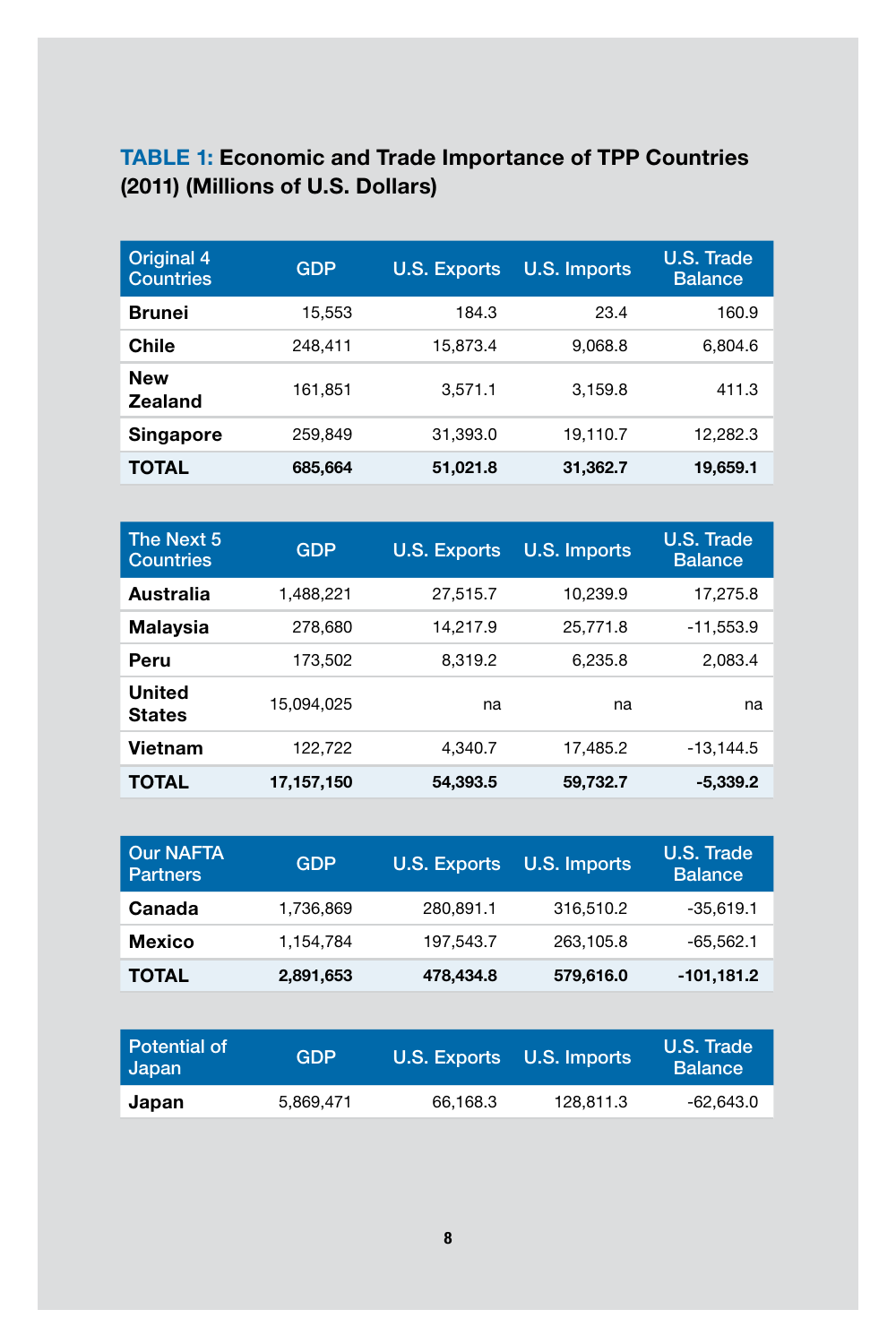In addition to opening these new markets to U.S. exporters, however, a successful TPP negotiation could provide a mechanism for strengthening the NAFTA agreement, which was negotiated in 1994. Our free trade agreement model has evolved substantially since that time, and these negotiations are an opportunity to deepen trade liberalization and strengthen the rules achieved in the original NAFTA agreement without reopening what is still a politically divisive issue. For example, Canada limits imports and domestic production of poultry and dairy products in order to drive up prices for Canadian farmers and U.S. pork producers complain about Canadian subsidies. With regard to strengthening the rules, for example, treatment of labor and environmental issues has evolved from having separate dispute settlement provisions to being treated as commercial disputes.

The agreements with Chile, Singapore and Australia were all negotiated in the early 2000s and trade liberalization and the rules in these agreements could also be expanded to some extent.

*The real potential of the TPP negotiations is not access to these four and perhaps five—new markets and improved access in the NAFTA and our other free trade agreements, although this is important. Instead the main importance of the TPP negotiations is that a successful negotiation could provide a template for future agreements with other APEC countries, including Japan and China, and possibly for future multilateral WTO negotiations.*

If these negotiations are to provide such a template, however, it is critical that the rules and coverage of a TPP agreement further our broad national interests, including expanding our trade, promoting employment at home, advancing our foreign policy interests, facilitating economic development of our trade partners, and supporting strong environmental stewardship.

This is particularly important because many countries in this region are negotiating agreements among themselves that exclude the United States; for example, Korea, China and Japan will be negotiating a trilateral deal between themselves. A successful TPP agreement could provide an attractive alternative to these agreements and ensure that the United States is a player in the trade arena in this critical region.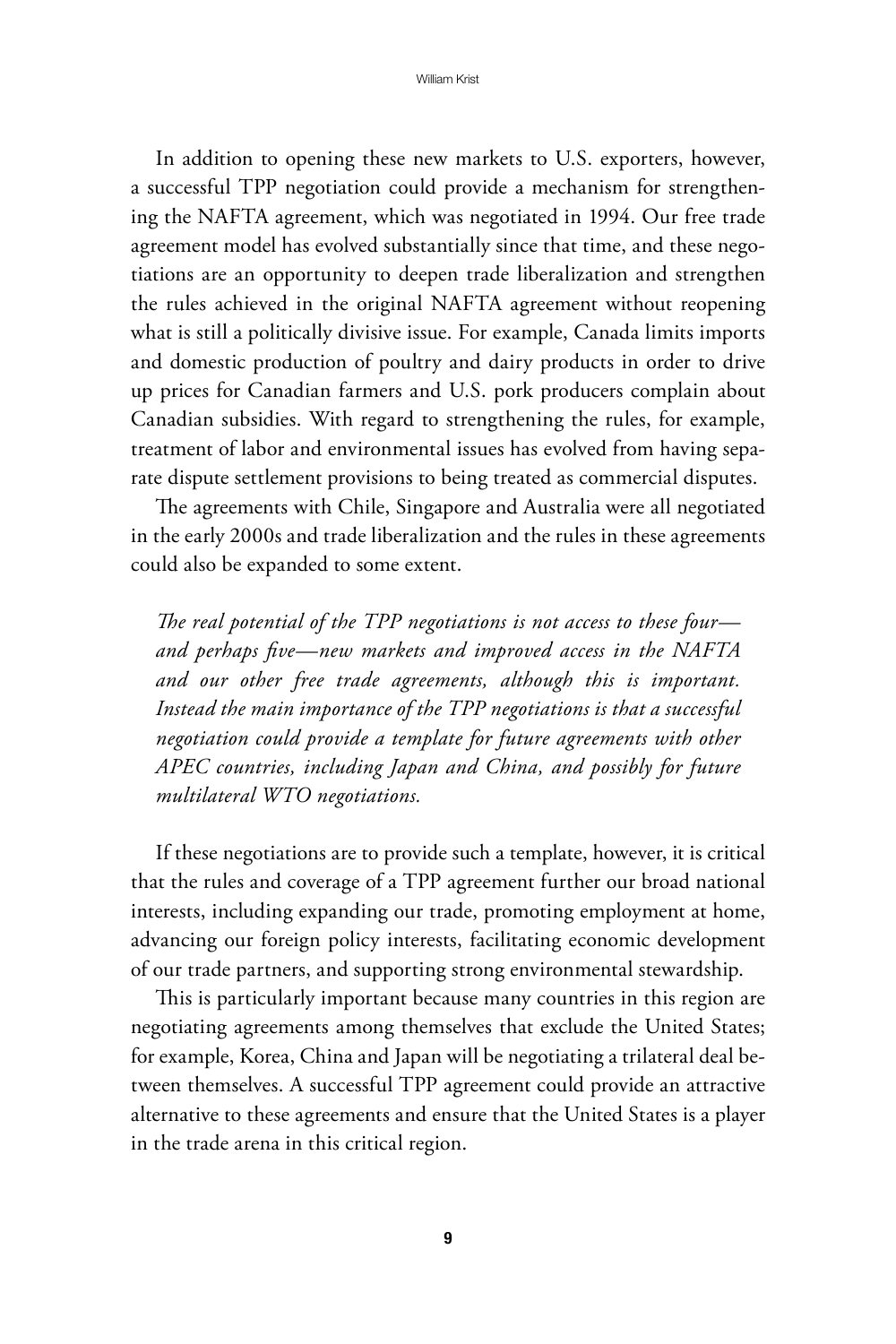Current multilateral rules under the World Trade Organization have some very serious gaps that some countries have exploited to gain a commercial advantage at their trade partner's expense. Major gaps include the lack of effective rules governing currency manipulation, behavior of stateowned enterprises (SOEs), and anti-competitive behavior. Given the diversity of the countries participating in the TPP negotiations, it is critical that effective rules governing possible neo-mercantilist behavior be developed.

However, if the Trans-Pacific Partnership Agreement is to be a basis for an agreement with other APEC countries in the future or a basis for future multilateral negotiations, the rules have to be such that other countries have an interest in joining. This requires a complex balancing of our critical commercial objectives and the interests of our trade partners.

It is particularly important to structure the TPP rules with an eye toward the future participation of China, which has proven very adept at taking advantage of gaps in the international trading rules to gain a commercial advantage. While the TPP rules need to address these gaps, it is also important that the Chinese government not see these negotiations as an attempt to isolate China from trade within the region.

*To encourage future participation by China and avoid potential misunderstandings that could damage U.S.-Chinese relations, U.S. negotiators should make a special effort to have an on-going dialogue with China on issues being addressed in the TPP and respect their input even though China is not a formal participant.*

#### The Negotiators' Dilemma

Under the U.S. Constitution, Congress has the power to impose and collect import duties and regulate commerce with foreign nations, while the President is responsible for the conduct of our foreign relations. This means that while the President can negotiate trade agreements, ultimately all agreements have to be approved by Congress. To get such approval, a trade agreement has to have broad popular support among important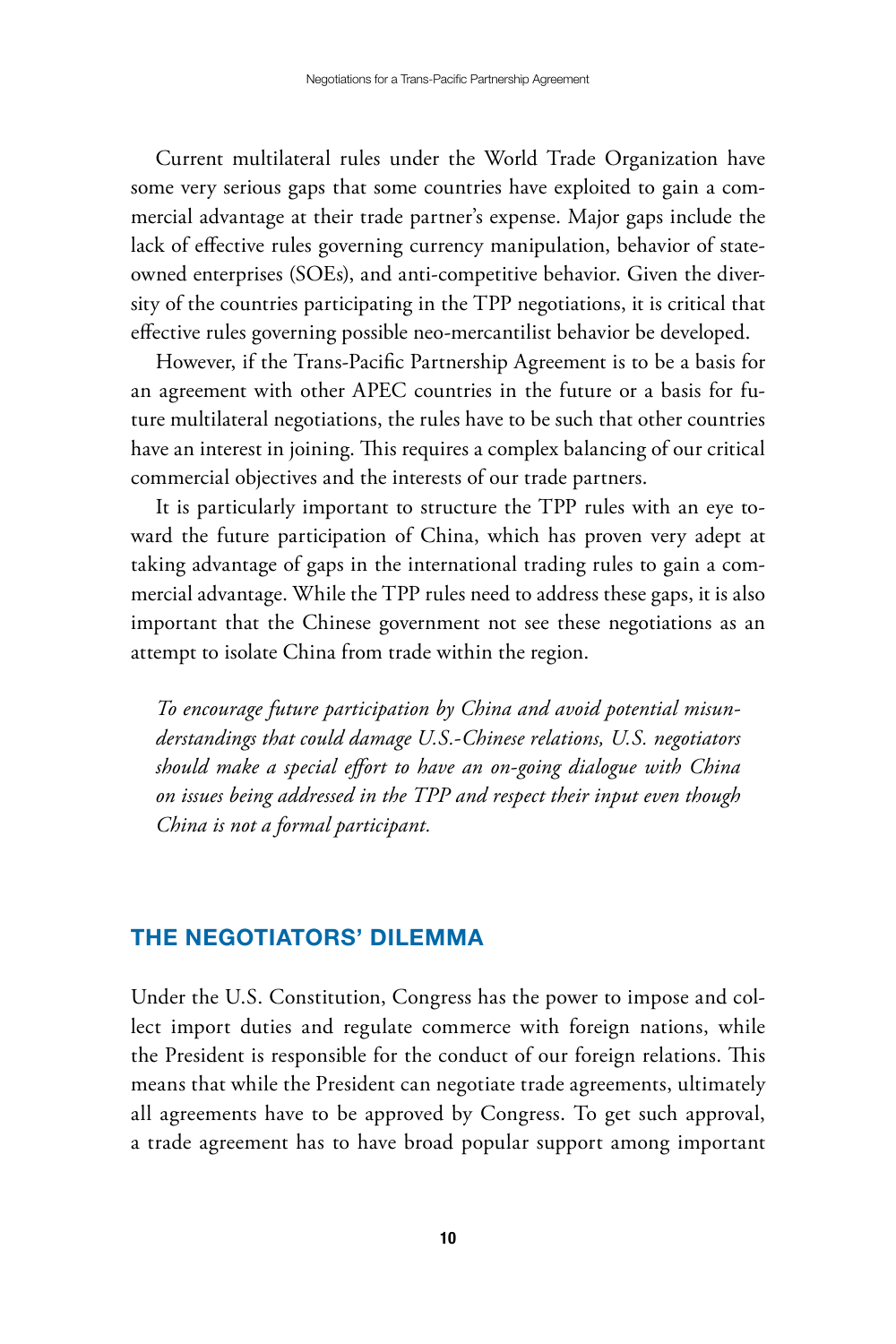constituents, which historically has required the business community to lobby in support of the agreement and for organized labor, environmental groups and others to not be strongly opposed to the agreement.

Since the 1934 Reciprocal Trade Agreements Act, Congress has often delegated specified authority to negotiate trade agreements to the President. In recent years, this authority has been known as "fast track authority" or "trade promotion authority". Under these provisions, Congress commits itself to vote on approval of a trade agreement within a short specified time period under a procedure that does not permit amendment. This is important because our trade partners are often reluctant to negotiate with the United States unless they are reasonably sure that Congress will approve the agreement.

The most recent such authority expired in 2002, and accordingly the Trans-Pacific Partnership negotiations are being conducted without fast track authority. To date, this has not been a significant problem since our trade partners no doubt assume that such authority will be forthcoming.

*In the lame duck session of Congress expected after the 2012 elections, or in the new Congress that begins in 2013, the President needs to be given fast track authority to better encourage a successful negotiation.*

Within the Administration, the White House Office of the U.S. Trade Representative (USTR) has primary responsibility for trade negotiations. To help ensure the broad popular support necessary for Congressional approval, USTR has a number of advisory committees and chairs an interagency committee process that includes all agencies that have a role in trade policy.

Given the need for Congressional approval and the nature of the advisory process, it is sometimes possible for a specific sector to have enormous influence on the negotiations. For example, the U.S. agricultural sector successfully blocked U.S. concessions on agricultural subsidies and access in the WTO Doha Development Round, and this was a factor in the failure of those negotiations.

The advisory committees meet frequently and have access to U.S. and other country proposals; however, proposals submitted by the United States and the other TPP countries are not available to the general public. This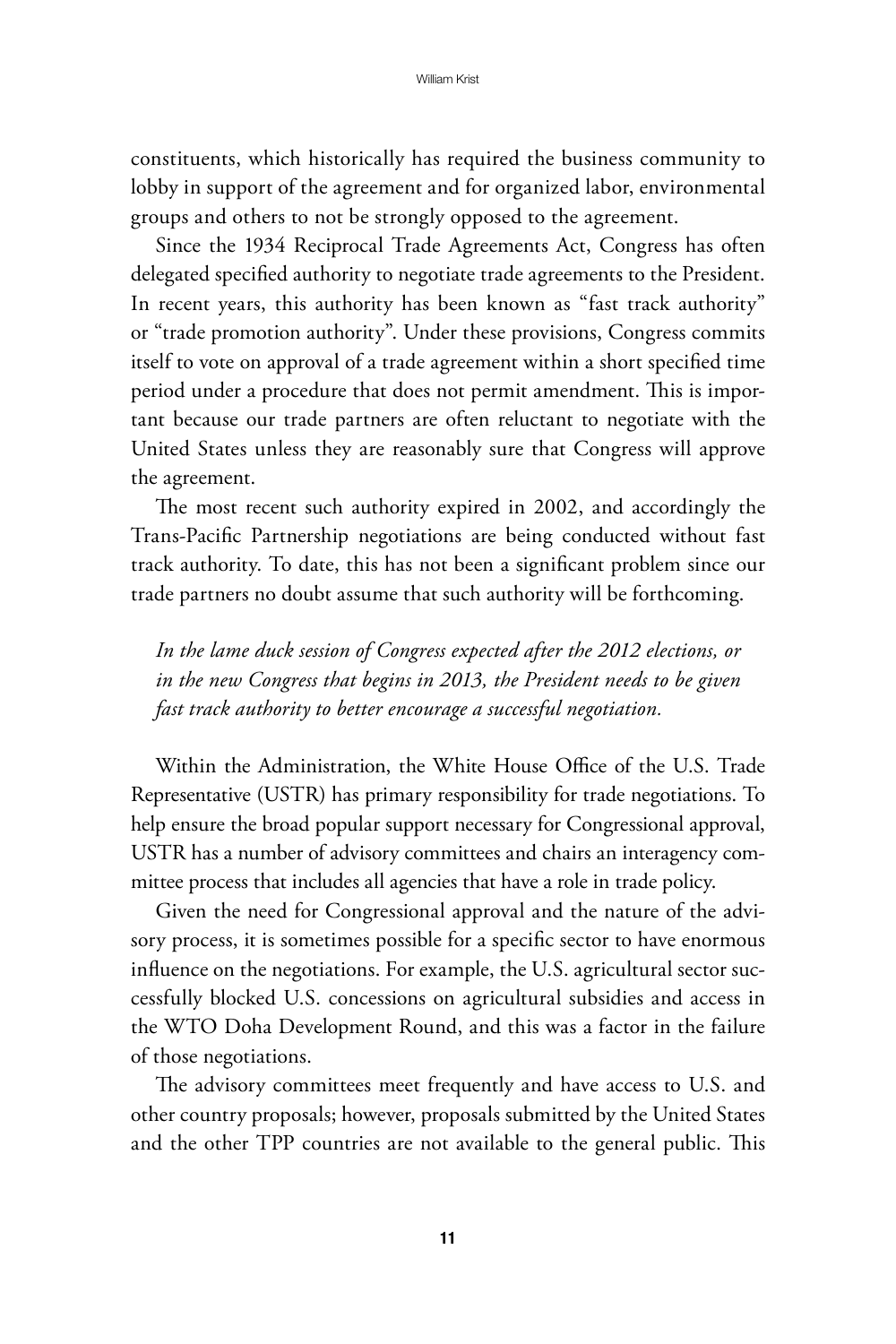lack of transparency is criticized by some in the private sector and Congress. For example, in a June 25, 2012 letter to the U.S. Trade Representative, Senator Wyden and three other Senators wrote, "We are concerned that this process has excluded both Members of Congress and key stakeholders. As a result, groups essential to the success and legitimacy of any agreements are not being provided the opportunity to provide meaningful input on negotiations that have broad policy ramifications."6

In response, trade negotiators argued that releasing actual proposals to the public would hinder the negotiations. In a fact sheet, USTR states "In order to reach agreements that each participating government can fully embrace, negotiators need to communicate with each other with a high degree of candor, creativity, and mutual trust. To create the conditions necessary to successfully reach agreements in complex trade and investment negotiations, governments routinely keep their proposals and communications with each other confidential."7

However, "the devil is often in the details" and many in the private sector and Congress believe they have been unpleasantly surprised by some elements of previous trade agreements. The TPP negotiations cover more issues than previously addressed in trade negotiations and agreements in areas such as intellectual property protection, regulatory coherence and services can have far-reaching effects on our domestic economy. The negotiators' dilemma is to ensure that the general public is aware of the implications of various proposals before they are agreed to and that the agreements are in the broad U.S. national interest and the legitimate interests of our trade partners. (Lack of access to the negotiating documents, of course, also limits the analysis in this paper.)

*It is critical for the public to have as good an understanding of what is being negotiated as possible before agreements are reached, so that interested stakeholders not part of the advisory process can provide input and be aware of what is forthcoming. Consistent with the need for privacy so that the negotiations can take place in a candid atmosphere, the negotiators need to make an extraordinary effort to keep the interested public informed.*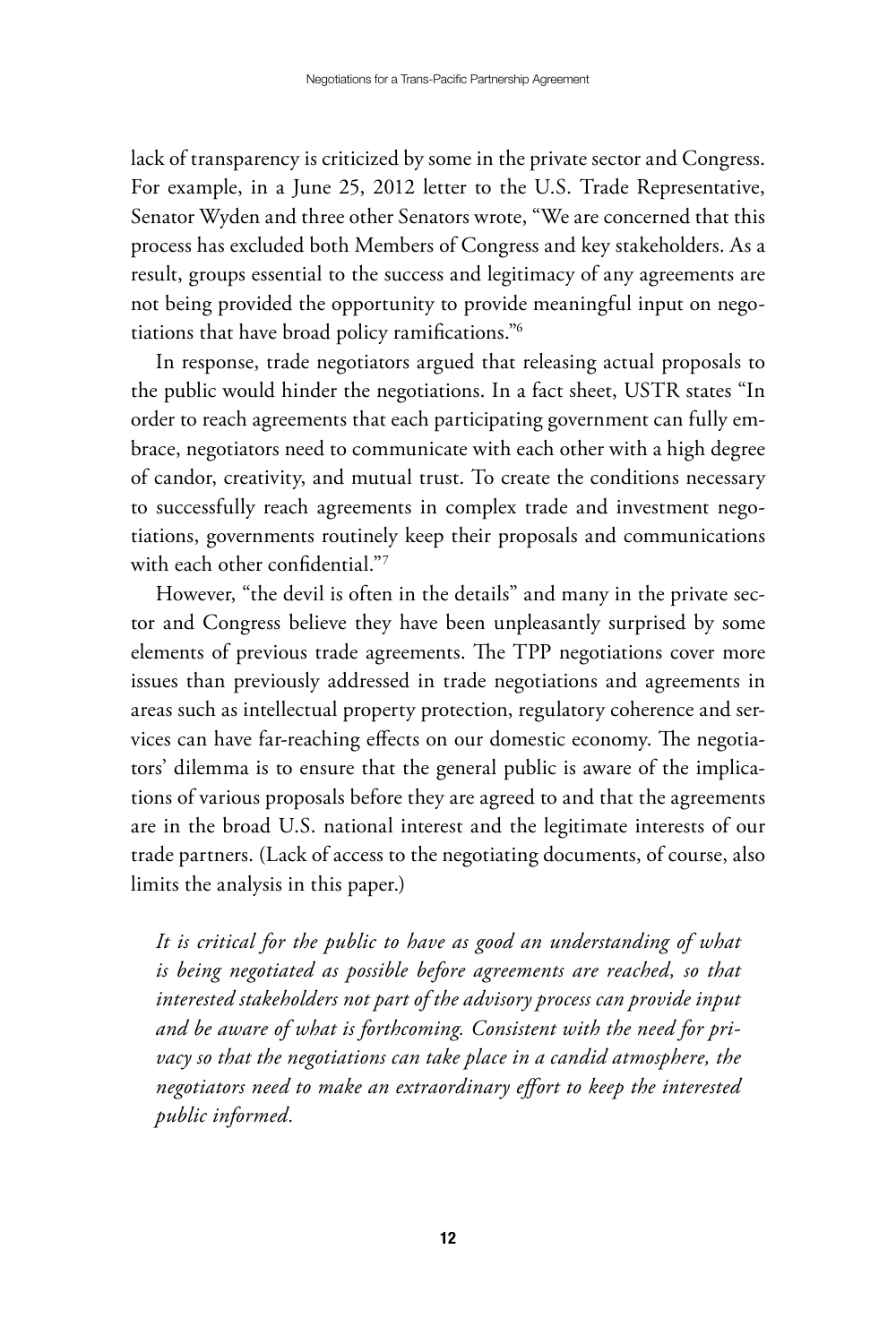#### New Areas

In addition to the areas addressed in recent U.S. free trade agreements, U.S. negotiators are proposing disciplines in some new areas that could have a significant impact. One of these areas is cross-border data flows, which has become an important issue in the Internet age where data is sent around the world with the click of a mouse and stored on data servers that may be located anywhere. The United States has proposed that TPP countries commit to not blocking cross-border transfer of data over the Internet and not require that servers be located in the country in order to conduct business in that country. While our TPP partners seem receptive to this, Australia and New Zealand need to ensure that the final agreement does not conflict with their privacy laws.

A second area is "regulatory coherence". The U.S. proposal appears to require TPP countries to establish central coordinating bodies for regulatory processes, such as the U.S. Office of Information and Regulatory Affairs, which considers the costs and benefits of proposed rules, and to allow sufficiently long comment periods to allow interested stakeholders to provide input.

Another area where U.S. proposals are more far reaching than in our other free trade agreements is in the area of environmental protection. In addition to the provisions in our other agreements that the parties enforce their own environmental laws and the requirements of seven multilateral environmental agreements to which they are signatories, the U.S. proposal would create new binding commitments in the area of conservation, such as an obligation to maintain domestic laws or regulations that prohibit trade in wildlife or plants that were obtained illegally, for protection of endangered species and marine fisheries, or to prevent trade in illegal logging. The United States would make these obligations fully enforceable under the normal dispute settlement provisions, but reportedly some other countries, including New Zealand, Chile and Singapore, would prefer nonbinding environmental cooperation.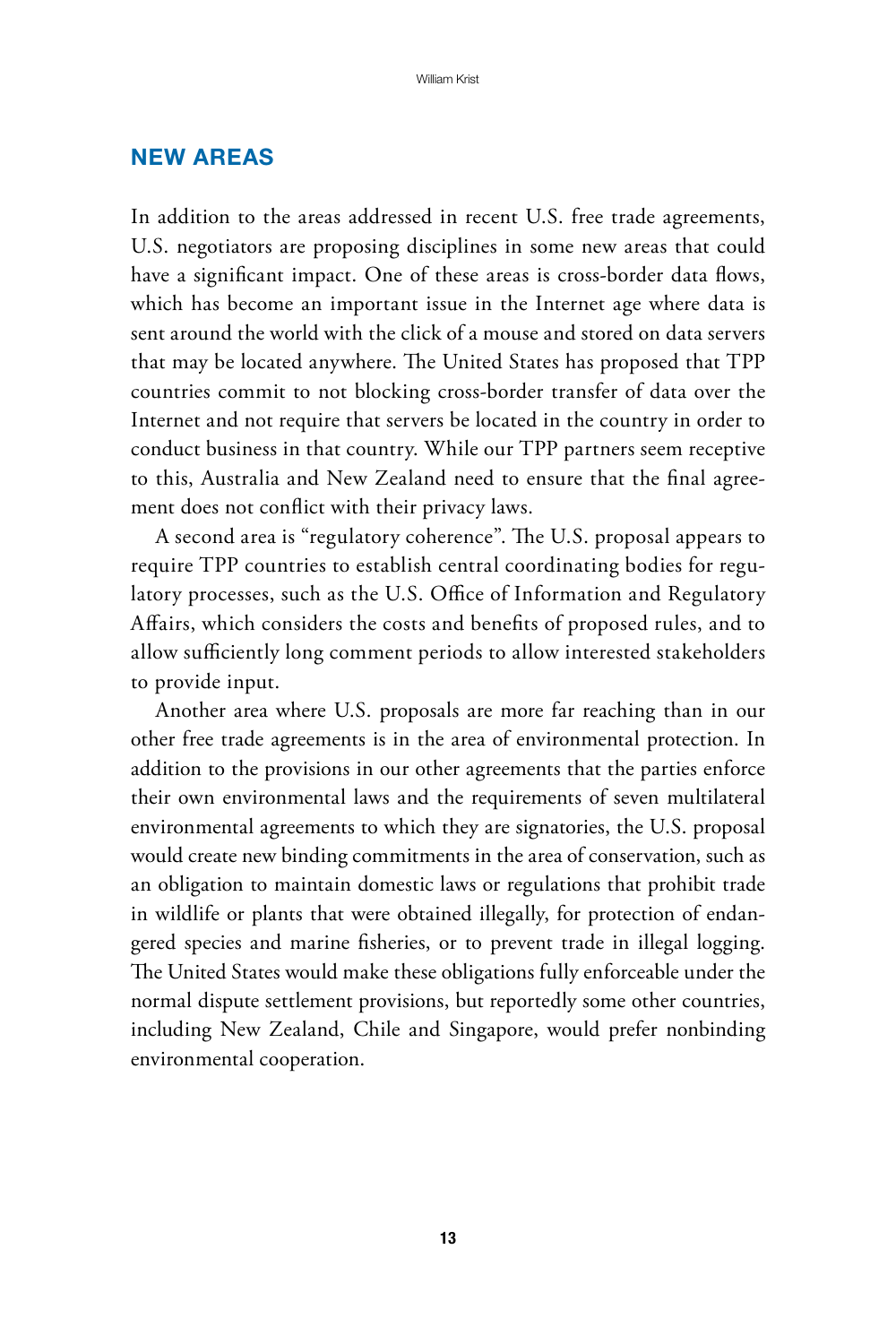#### Market Access

A number of associations representing a broad spectrum of the U.S. economy, such as the National Association of Manufacturers, the U.S. Chamber of Commerce, the Emergency Committee for American Trade, the American Farm Bureau Federation, the Business Roundtable and the Coalition of Service Industries want "a comprehensive agreement that covers every commercial sector and sub-sector of the U.S. economy".8 These organizations argue that if the United States excludes any specific sectors from the negotiations, our TPP partners will exclude sectors of interest to American exporters.

Several U.S. sectors, however, are pressing for limiting trade liberalization, including the sugar, beef, dairy, textile, footwear and automobile sectors. In some of our free trade agreements with TPP countries, these sectors have successfully demanded that market access be limited or that they be excluded from trade liberalization.

The key issue in this tug-of-war is whether the final TPP agreement should preserve the rules and carve-outs in the existing free trade agreements that the participants have among themselves or whether they should be reopened for negotiation. How this issue, which is known as the "Architecture of the TPP", is resolved will have a significant impact on the extent to which trade actually expands as a result of the agreement.

Preserving the rules and carve-outs in the existing free trade agreements is politically easier, since it would not stir up opposition from the industries where market access is limited in a specific agreement by opening up negotiations for greater liberalization. For example, sugar was exempted from trade liberalization in our agreements with Australia and Canada, but not in our other FTAs, and the industry is opposed to opening the U.S. market to Australia and Canada in the TPP. To date, USTR has supported this approach and has opposed re-opening the market access schedules in any of our current FTAs with TPP countries. If the negotiations really were to be concluded by the end of 2012, it is probable that this could only be done by retaining the market access provisions in each of our current FTAs.

However, the United States is pressing our TPP partners for full access to their markets. We want duty free access across the board to all these mar-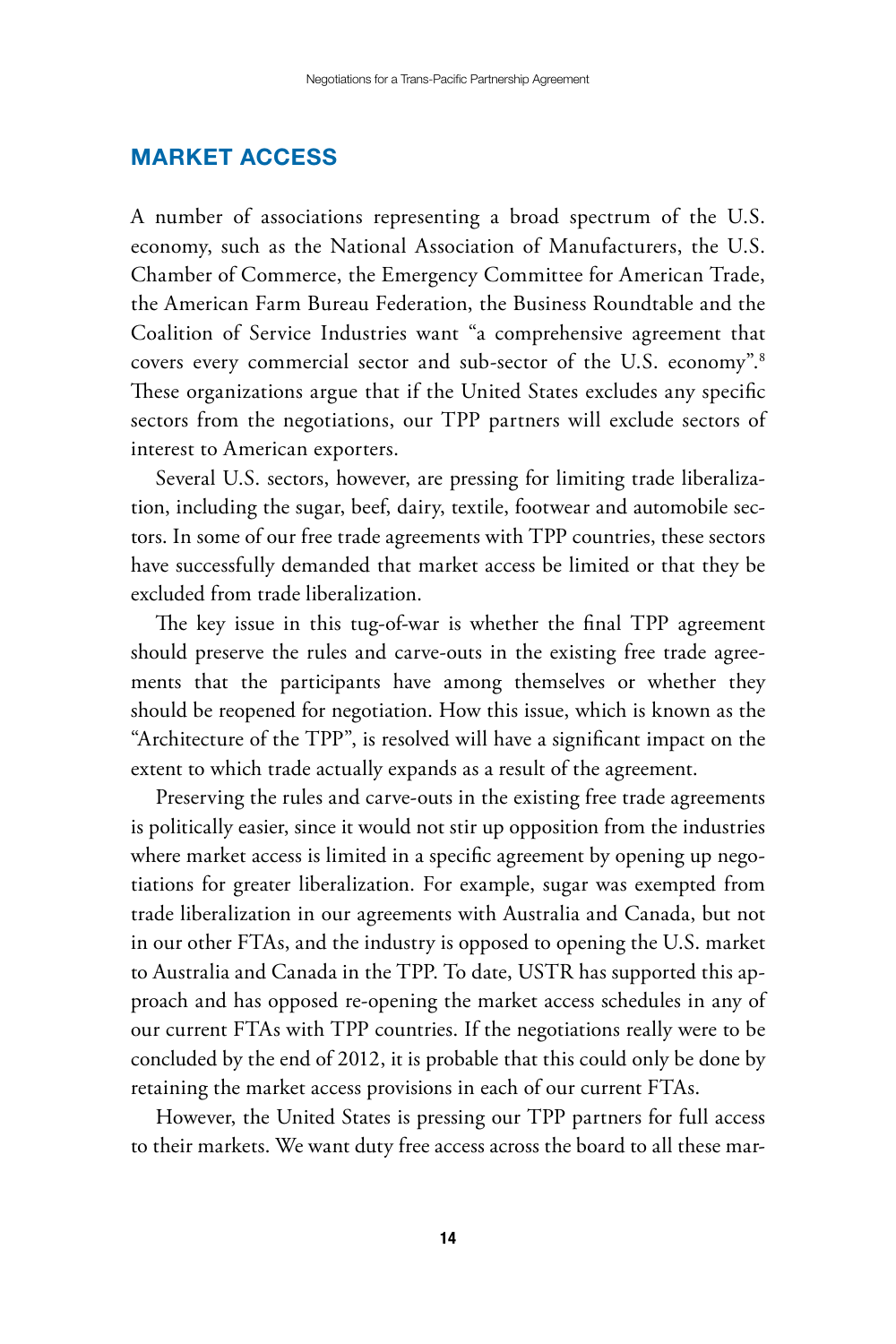kets, and some currently have relatively high tariffs; for example, Malaysia has average applied tariffs of 10.9 percent on agricultural goods and 7.6 percent on non-agricultural goods, and Vietnam's average applied rates on agricultural goods are 17 percent and 8.7 percent on non-agricultural goods. Additionally, we want Brunei, Chile and Vietnam to eliminate all trade barriers to information technology products and to join the WTO agreement on information technology. In the services area, Malaysia has limits on foreign participation in many sectors, and Vietnam has never negotiated a trade agreement to open its services market. If we press for carve-outs, the other TPP countries will do likewise.

Economic theory also indicates that the more ambitious approach is desirable. Import barriers produce distortions in the domestic economy, and lead to overproduction and inefficient deployment of capital and labor. Common rules are also important economically. For example, different free trade agreements among the TPP participants have different rules of origin; this might mean that a U.S. exporter could qualify for the TPP zero duty rate in selling to Canada but not to New Zealand. Common rules of origin would promote economic efficiency.

*The more ambitious market access approach should be adopted, since it is now clear that the negotiations will almost certainly extend into 2013 and perhaps 2014. A common tariff schedule and rules of origin would result in a greater level of trade expansion and potential economic benefits. It would also provide a better template for future expansion of the agreement to other APEC members.*

However, trade liberalization can cause unemployment and economic difficulty in sensitive industries, and strong opposition to an agreement by a number of adversely impacted industries can result in rejection of the agreement by Congress. Some considerations regarding the sensitive U.S. sectors are the following:

**SUGAR:** The United States sharply limits access to our sugar market through a tariff rate quota, which causes prices on the U.S. market to be sharply higher than prices globally. Sugar was exempted from our FTAs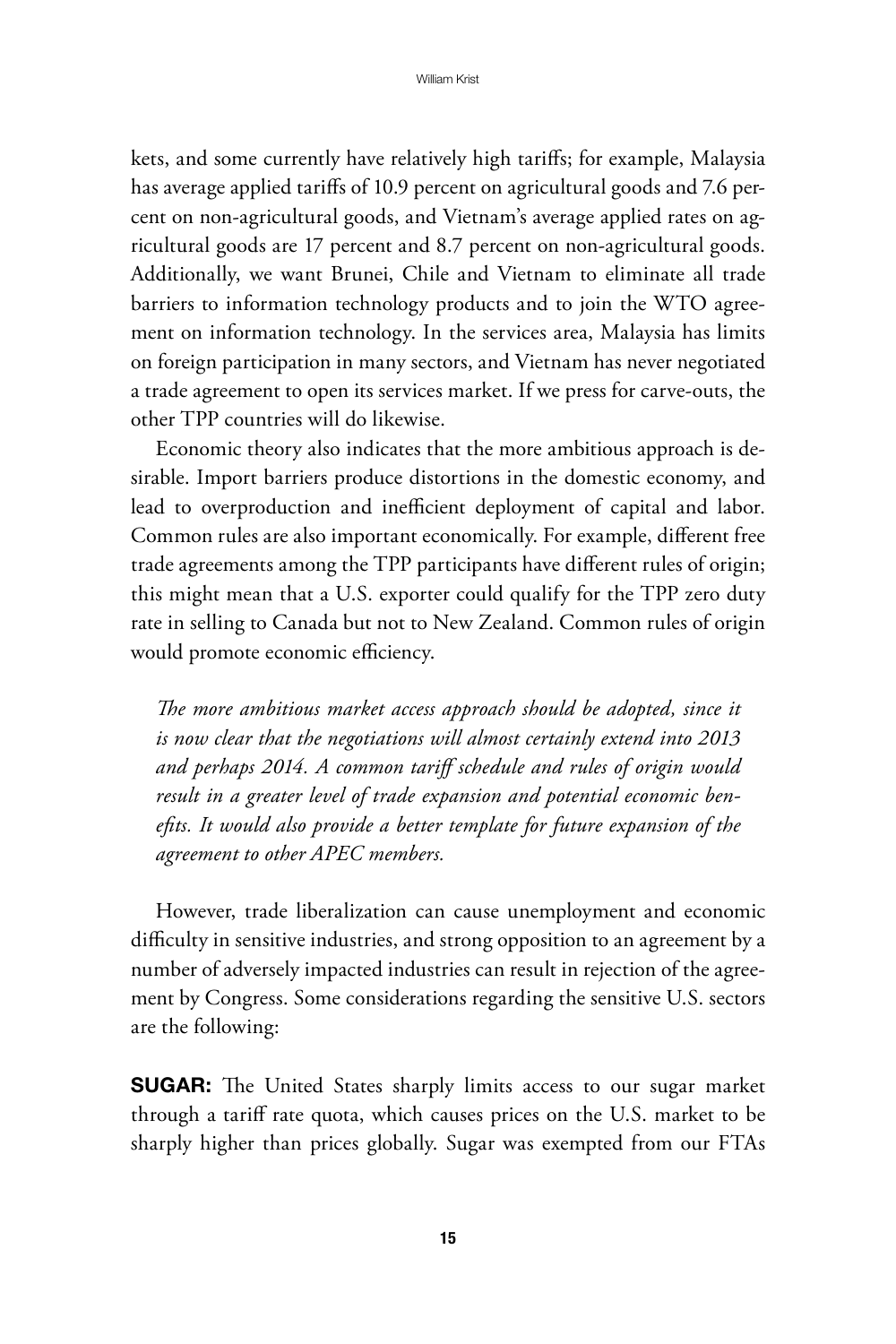with Australia and Canada and both countries would like improved access under the TPP. Users of sugar, such as manufacturers of soda and baked goods, would also like to see greater market access to our sugar market, since this would enable them to compete better in global markets.<sup>9</sup> However, the sugar industry strongly opposes market liberalization.

The United States is the sixth largest producer of sugar, producing 7,521 metric tons in 2011/12, according to the U.S. Foreign Agricultural Service (FAS).10 Of our TPP partners, Australia is the ninth largest producer at 3,900 metric tons, while Canada only produces 135 metric tons. The sugar industry employs some 40,000 workers (including both field and factory workers), according to an August 2011 report for the American Sugar Alliance.<sup>11</sup>

**DAIRY:** The United States is the largest producer of cow's milk, producing 87.5 million tons in 2010; New Zealand is the eighth largest at 17 million tons, while Canada produced 8.2 million tons.12 New Zealand has a relatively open market and is globally competitive (accounting for some 35 percent of world exports), while both the United States and Canada have protected dairy markets. The dairy sector, which includes milk, cheese, butter and other dairy products, was excluded from the NAFTA agreement.

U.S. producers want improved access to the Canadian market, while improved access to U.S. and Canadian markets is one of New Zealand's highest priorities in the TPP negotiations. The U.S. dairy industry wants dairy products to be excluded from any agreement with New Zealand,<sup>13</sup> on the basis that some 90 percent of New Zealand's dairy industry is controlled by one company, Fonterra, and that this distorts world trade.

**BEEF:** The United States is the largest producer of beef, producing 12 million metric tons of beef and veal in 2011, most of which is consumed domestically. Australia was the number one exporter in 2011 at 1.4 million metric tons, New Zealand was number five at 0.5 million and Canada was number six at 0.4 million.<sup>14</sup>

The U.S. tariff on beef that exceeds a country's quota is generally 26.4 percent, while the rate under the quota is much lower. For example, New Zealand can export up to 213,402 tons to the United States at a duty of 4.4 cents per kilogram. The U.S. Cattleman's Association is opposed to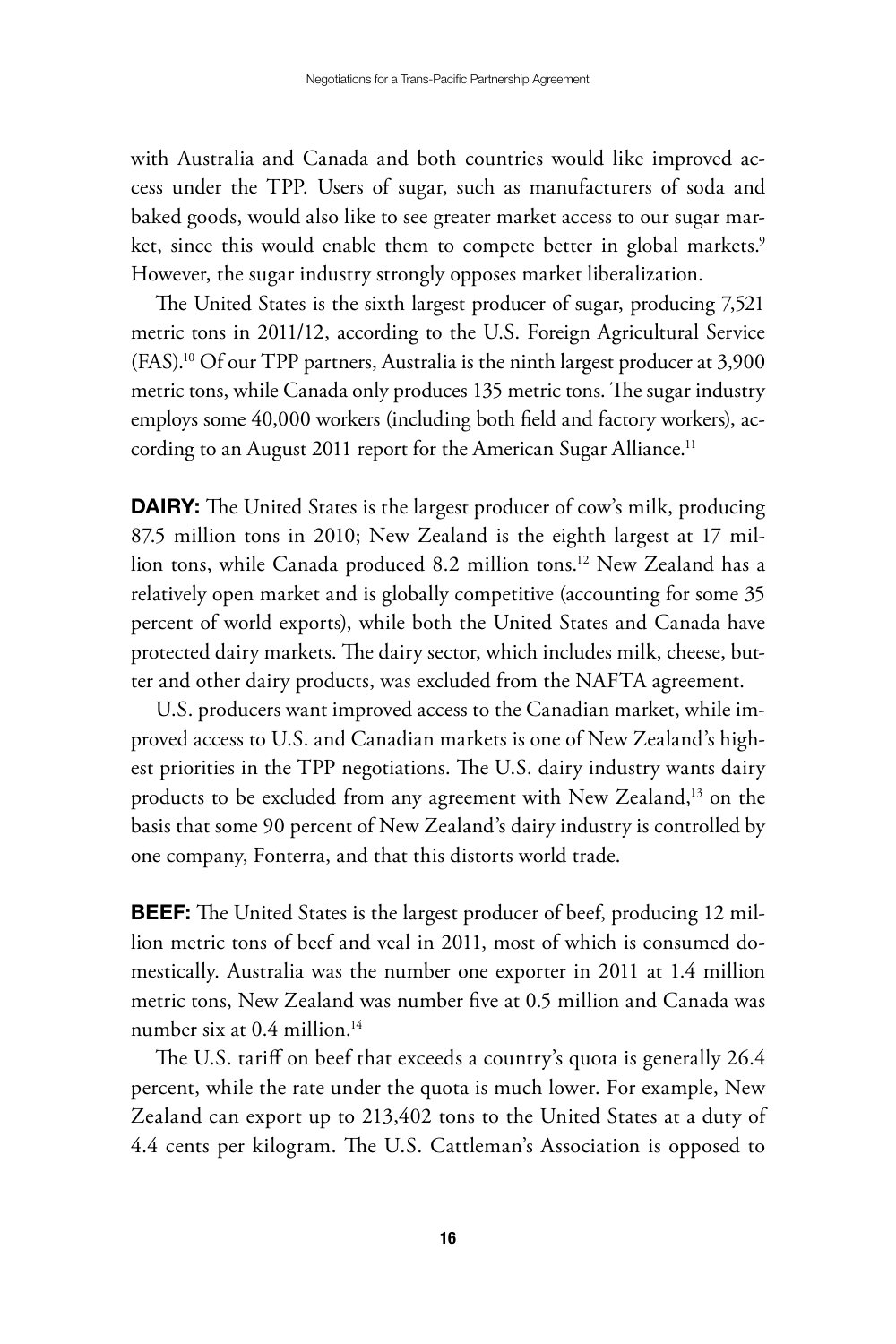removing this tariff rate quota. The Cattleman's Association also wants a more predictable safeguard mechanism when imports disrupt the domestic market<sup>15</sup>

*The U.S. dairy and beef industries, along with a number of other agricultural sectors, are pressing for better discipline on the use of sanitary and phytosanitary (SPS) measures.16 If these are incorporated in a TPP agreement, opposition by these two industries may be reduced to some extent.*

TEXTILES, APPAREL AND FOOTWEAR: One of Vietnam's top goals is better access to the U.S. textile, apparel and footwear markets; this is controversial within our textile and apparel industries and New Balance, the largest domestic footwear producer, opposes increased footwear access for Vietnam. It may be possible to deal with much of the concern of the domestic industry through the rules of origin.

**AUTOS:** Negotiations in the auto sector in particular will be very difficult if Japan joins the TPP. An Economic Strategy Institute paper notes that Japanese barriers to auto imports include government targeting of support for the domestic industry, currency manipulation and a dealership structure that is controlled by the Japanese auto producers.17 Because of its closed market to auto imports, the American Automobile Policy Council opposes Japan's entry into the TPP.

*These five sensitive sectors should be included in the TPP negotiations, although U.S. negotiators have to be sensitive to the economic and labor impacts of trade liberalization. Various approaches can be taken to minimize adverse impacts, including longer time periods for these products in reducing trade barriers for exports from our TPP partners, carefully designed rules of origin, and economic assistance to impacted sectors.*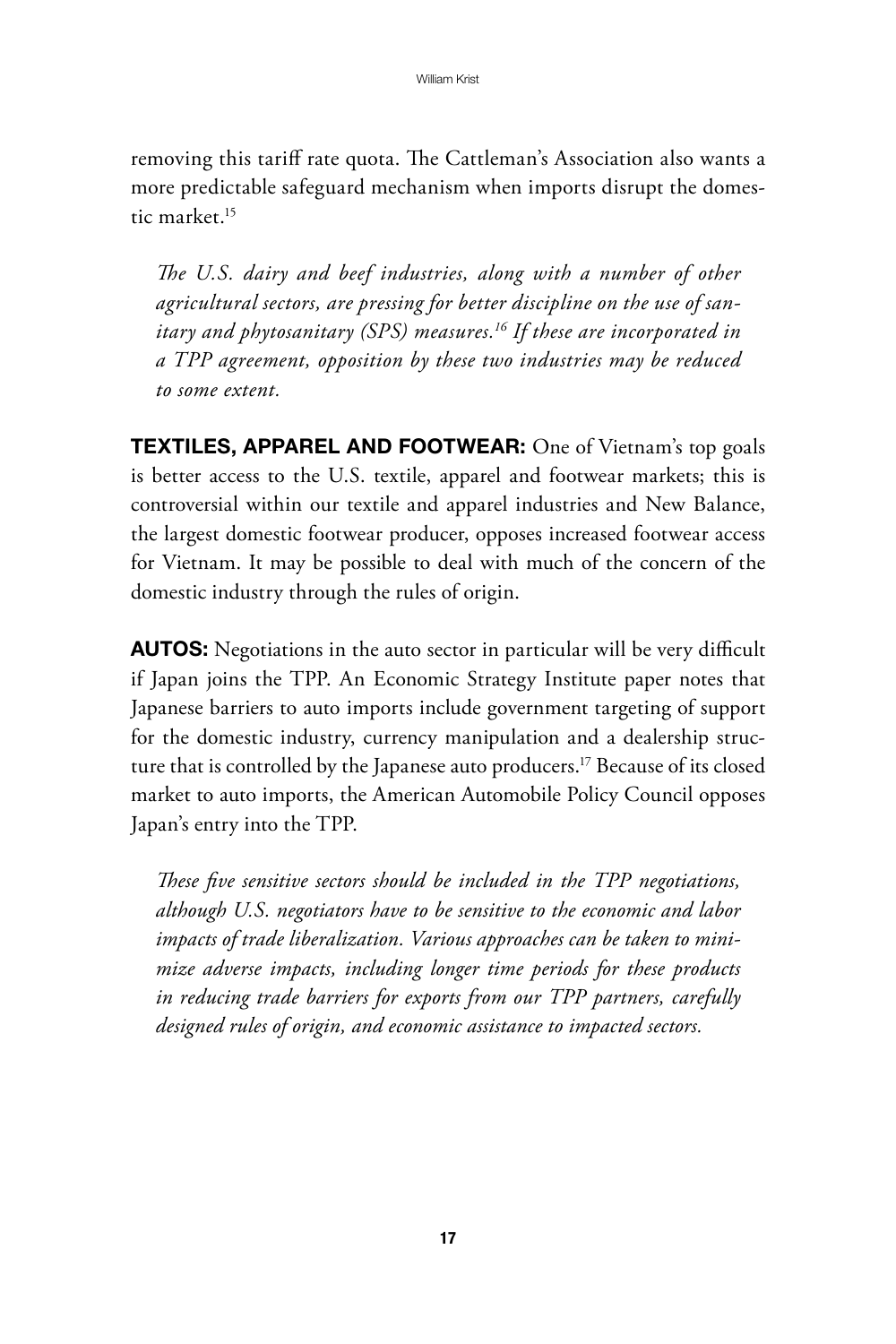#### Leveling the Playing Field

As a result of seven rounds of multilateral trade negotiations under the General Agreement on Tariffs and Trade since World War II, tariffs and non-tariff barriers have been enormously reduced, particularly on nonagricultural goods traded between developed countries. The multilateral rules developed in these negotiations, now incorporated in the World Trade Organization, prohibit or restrict most trade barriers that countries have employed to gain a trade advantage.

However, this process has been a little like "whack-a-mole" where imaginative governments have found loopholes in the rules to distort trade. While reasonably effective rules are now in place for most practices, several gaps still exist and some countries take advantage of these to gain a commercial advantage. The major gaps from the U.S. perspective are the lack of any effective discipline on currency manipulation, weak rules governing the behavior of state-owned enterprises, and weak rules requiring enforcement by governments of their obligations to respect the international rules governing intellectual property.

The TPP negotiations provide a good opportunity to develop effective rules in these areas. If China joins the TPP sometime in the future, it will be particularly important for the current negotiations to provide a solid frame of reference for dealing with these issues, since the Chinese currency is significantly undervalued, China's enforcement of intellectual property rules is spotty, and China has a large number of state-owned enterprises. To a lesser extent, however, these are also important issues for trade with Vietnam.

**CURRENCY MANIPULATION:** GATT/WTO rules (Article XV) recognize that currency manipulation can be a serious trade distortion. (An undervalued currency has a double-barreled impact—it effectively acts as a subsidy for a country's exports and simultaneously as a barrier to imports.) In the event of claims of currency manipulation, however, the WTO rules state that the WTO is to refer the matter to the International Monetary Fund (IMF) and accept the determination of the Fund. Unfortunately, however, the IMF has never taken any action with regard to complaints of currency manipulation.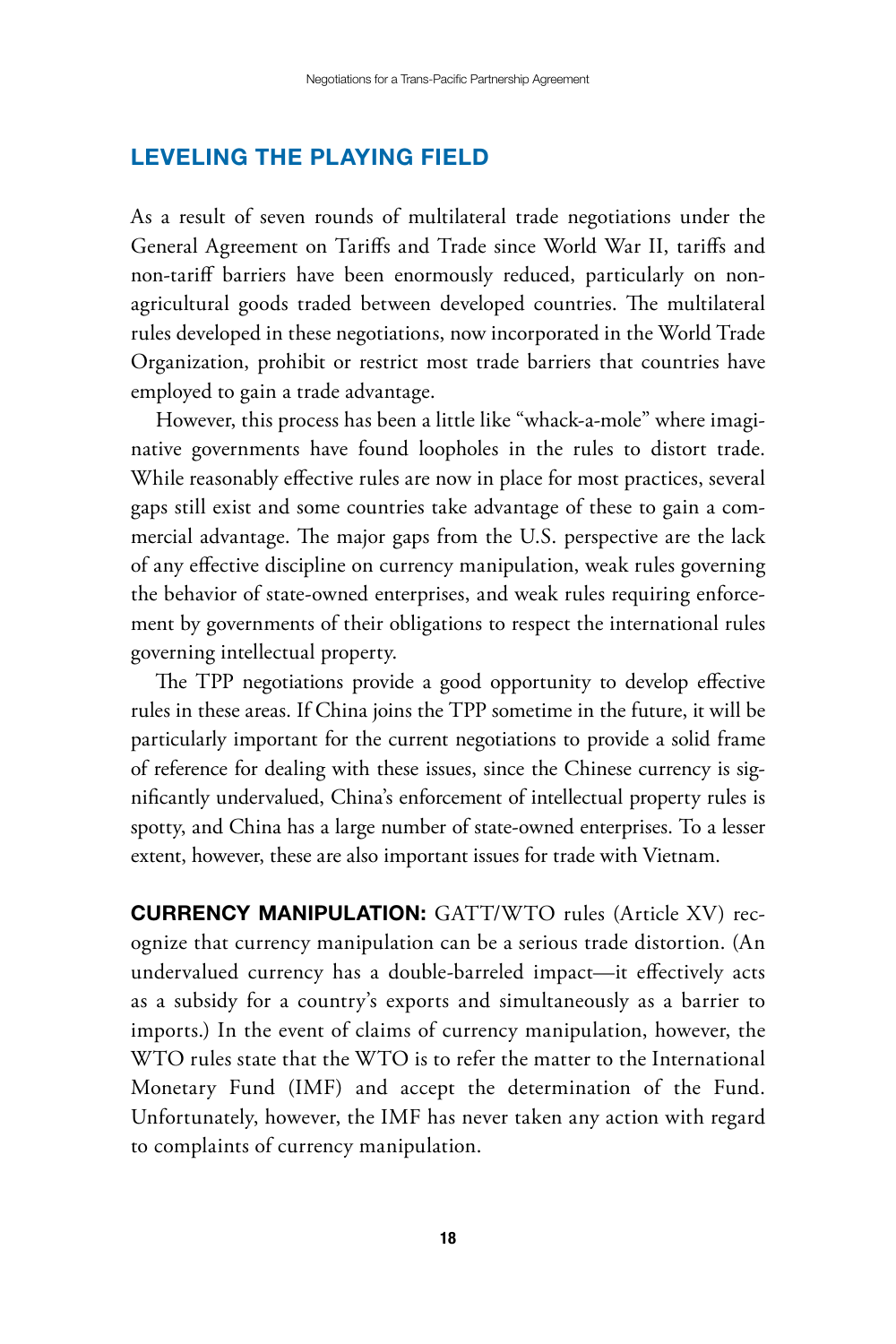In the last decade, China has been the prime offender with regard to currency manipulation and at times has undervalued the yuan by as much as 40 percent. This has encouraged some other countries to undervalue their own currencies in order to stay competitive. For example, Maine Congressman Mike Michaud argues that Vietnam's currency is at least 8.5 percent undervalued. 18 In the 1980s, Japan was also a major offender, and discipline in this area will also be critical if Japan joins the negotiations. (Unlike China today and Japan in the 1980s, Vietnam has a trade deficit, not a large trade surplus.)

The issue of currency manipulation is not on the TPP negotiating table at this time and USTR appears to be reluctant to address this issue, arguing that this is an issue where the Treasury Department has the lead. It is correct that this issue transcends the TPP negotiations, and the United States needs to address it forcefully in the WTO, the IMF, and bilaterally with China. Nonetheless, the TPP negotiations need to address this issue both to protect against potential trade distortion by the parties to the agreement and in order to establish a basis for addressing the issue if the agreement is expanded to other countries in the future.

*The TPP agreement needs to make significant progress in dealing with the problem of currency manipulation by recognizing this as a potentially serious trade distortion that is subject to the TPP dispute settlement mechanism.*

**STATE-OWNED ENTERPRISES (SOEs)** can distort trade in a number of ways, including through preferential purchasing arrangements, subsidies provided by the government, differential tax treatment, regulatory favoritism and other mechanisms. Unfortunately, World Trade Organization rules regarding SOEs are weak. U.S. industry wants rules in a TPP agreement to ensure that SOEs do not "nullify or impair" market access in the party's home market, the markets of other TPP countries, or in third-country markets.

These rules are important. First off, Vietnam has some 1,000 SOEs at this time, although their announced intention is to cut this number in half by 2015, and other countries participating in the TPP negotiations also have state-owned enterprises. (For example the U.S. mortgage giants Freddie Mac and Fannie Mae are SOEs). Secondly, improved rules are needed if the TPP is expanded in the future to include Japan, where the future treatment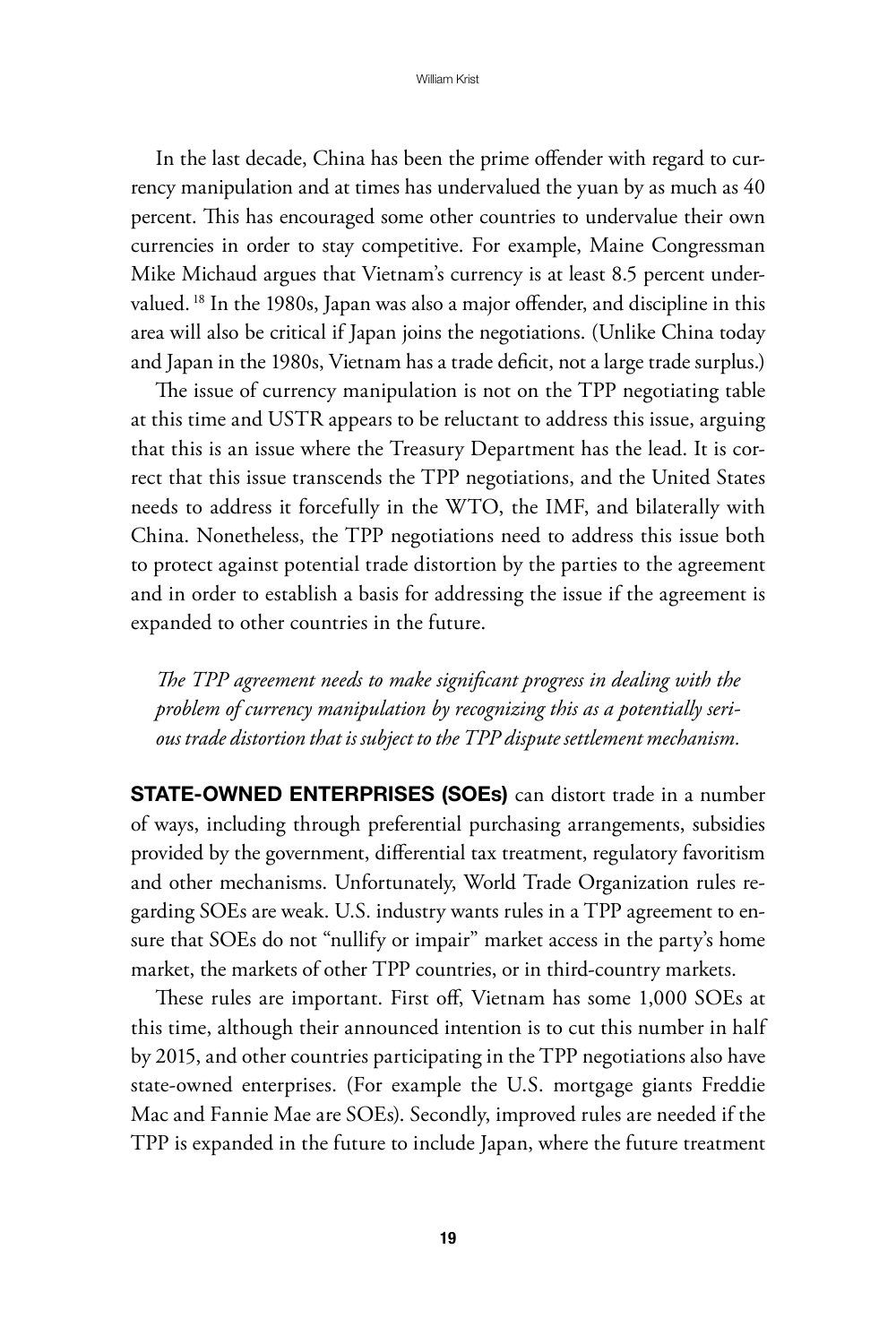of Japan Post is an important issue, or to other APEC countries, such as China and Russia, which have a large number of SOEs.

U.S. negotiators have to develop rules that limit the potential for trade distortions by other country's SOEs, and at the same time are consistent with how we intend to treat Freddie Mac and Fannie Mae and our other SOEs. Reportedly, the U.S. proposal focuses on transparency, standards setting and includes a harm test. According to press reports, the U.S. proposal would apply to companies in which the government owned 20 percent or more of the enterprise.

*Improved rules on state-owned enterprises are critical to a successful negotiation to ensure a more level field of competition.*

#### Expanding the TPP

As previously noted, the main potential benefit of the Trans-Pacific Partnership negotiations is that they may produce an agreement that will be a template for a broader agreement with more countries than just the 11 currently participating. In the short term, Japan and perhaps even South Korea, may want to join. In the longer term, the remaining countries in the Asia Pacific Economic Cooperation forum, including countries such as China and Russia will seek membership; and perhaps at some point a TPP agreement could influence future WTO negotiations.

A major reason why other countries may want to join the TPP, of course, is to gain improved access to the U.S. market. However, the rules in the TPP also have to be attractive. This means that U.S. negotiators must be sensitive to the needs of our trade partners.

In this regard, several areas have been flagged as being particularly problematic, including provisions on investor-state dispute settlement, use of potential controls on speculative capital and access to medicines. These areas are complex, but they need to be addressed in a way that does not discourage other countries from future participation in the TPP.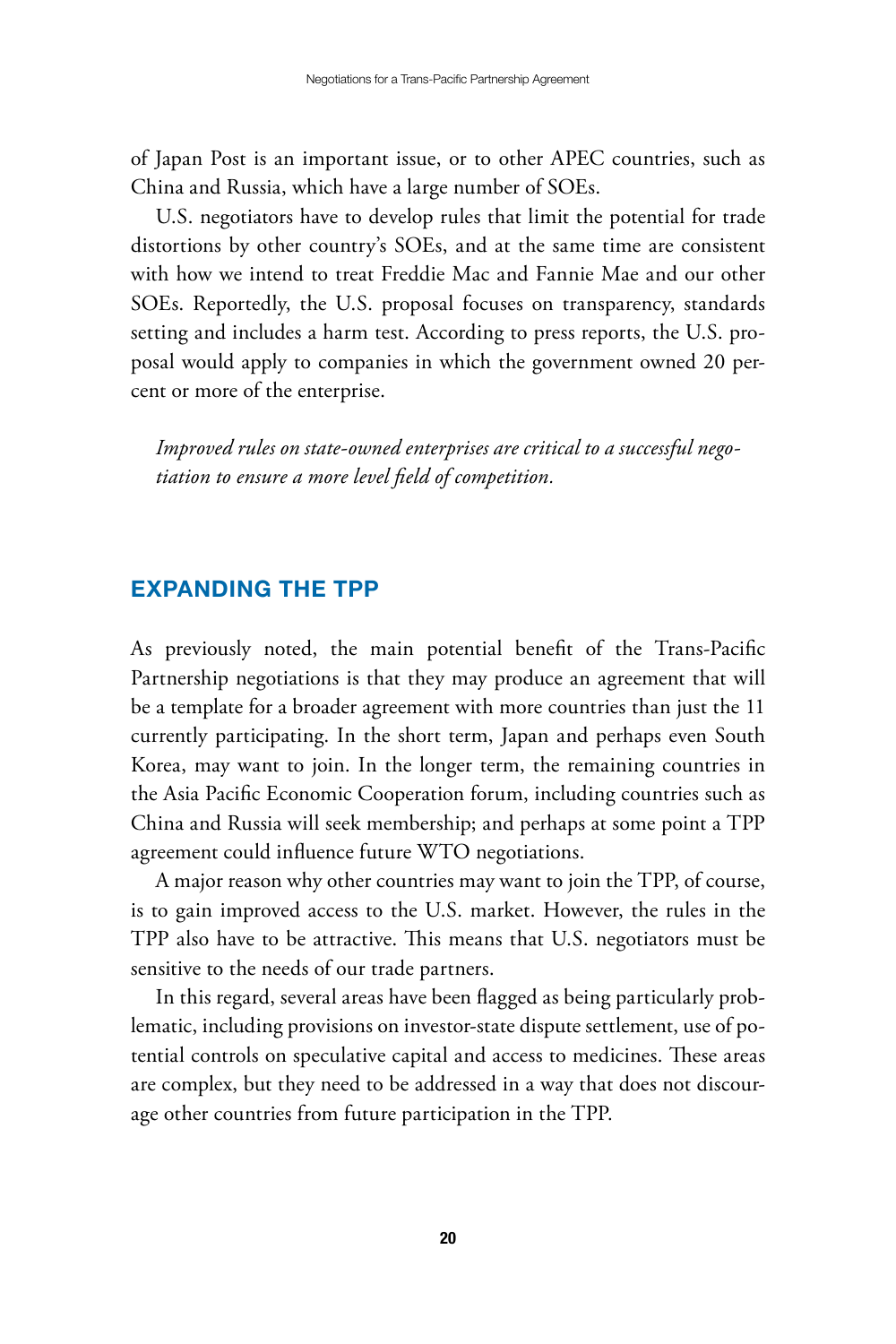Investor-State Provisions: Since the NAFTA agreement, the United States has insisted on provisions in our free trade agreements which allow private foreign investors in one country to bring claims against the government of another party to the agreement to an international panel of arbitrators. These provisions are in addition to the regular dispute settlement mechanism in free trade agreements and to the traditional practice of bringing disputes regarding expropriation of investments to a country's domestic court system.

U.S. industry has argued that these provisions are necessary since many countries do not have a strong legal system that would allow an investor to bring a successful case to the domestic courts. U.S. industry is demanding inclusion of these provisions in the TPP, and has stated that "this is an issue that transcends every part of the negotiations."19

However, these provisions have often been strongly opposed by our trade partners. For example, Australia refused to agree to such a provision in the U.S.-Australian free trade agreement and is strongly resisting inclusion of such a provision in the TPP agreement. Additionally, a group of internationally recognized lawyers submitted an open letter to the TPP negotiators opposing inclusion of investor-state provisions; the letter argues that these provisions "threaten to undermine the justice systems in various countries and fundamentally shift the balance of power between investors, states and other affected parties in a manner that undermines fair resolution of legal disputes."20

One of the main criticisms of these provisions is that they can have a chilling effect on the ability of governments to protect the environment or achieve other legitimate public welfare objectives. One problem is lack of consistency as to the "minimum standard of treatment" that a government must provide foreign investors. For example, when the United States is a defendant in an investor-state dispute, we argue in favor of a narrow definition of obligations under "minimum standard of treatment" but when our firms bring cases against foreign governments they argue for a broad definition.

Moreover arbitration panels are not required to rely on the rulings of previous tribunals in their analysis and there is no appeal mechanism.

*Investor-state dispute settlement provisions are appropriate in free trade agreements, particularly with developing countries, but the provisions*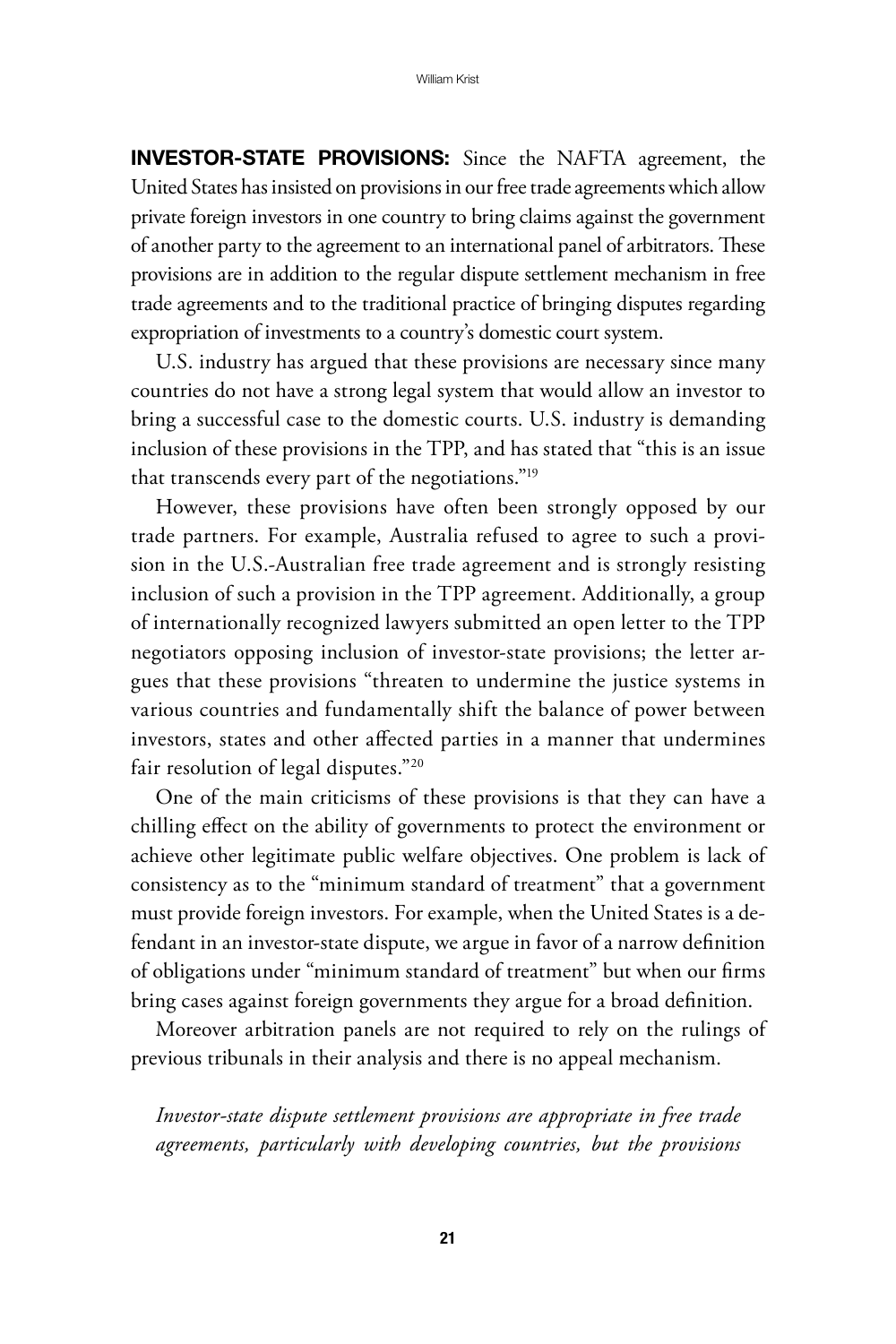*have to be clarified in the TPP agreement. More broadly, the United States should seek to improve the basic system to ensure arbitration panels do consider precedent and that there is an appeals mechanism, similar to the WTO dispute settlement mechanism.*

**CAPITAL CONTROLS:** Concerns have been raised that the draft TPP agreement would not allow member countries to impose capital controls on speculative capital in the event of a financial crisis. However, U.S. negotiators deny that this is the case, and argue that under the "prudential clause" contained in U.S. free trade agreements, countries may impose capital controls to ensure the stability of their financial systems. Critics charge that the footnote that specifies this only applies to measures taken by individual financial institutions, and not to macroeconomic steps taken by governments to control speculative currency flows.

One hundred and two economists, including Kevin Gallagher, Jagdish Bagwati and Dani Rodrik, wrote the negotiators on February 28, 2012 to urge that "the TPPA permit governments to deploy capital controls without being subject to investor lawsuits." 21 These economists note that the International Monetary Fund has changed its position from opposing such controls to supporting their use in emergencies. Additionally, in a May 23, 2012 letter to Treasury Secretary Timothy Geithner, Reps. Barney Frank (D-MA) and Sander Leven (D-MI) requested "a written confirmation affirming that U.S. free trade agreements give signatories the flexibility to impose longterm capital controls in the event of a financial crisis without violating their obligations under the deal or opening them up to investor-state claims."22

*The TPP agreement should be crystal clear that member countries may impose capital controls in the event of a financial crisis. This is not only in the interest of our trade partners, but it is in our own interest to keep financial crises contained.*

ACCESS TO MEDICINES: Protection of intellectual property is critical to promoting innovation and nowhere is it more important than in development of new pharmaceutical products, where companies undertake long and expensive research to develop important drugs, which can then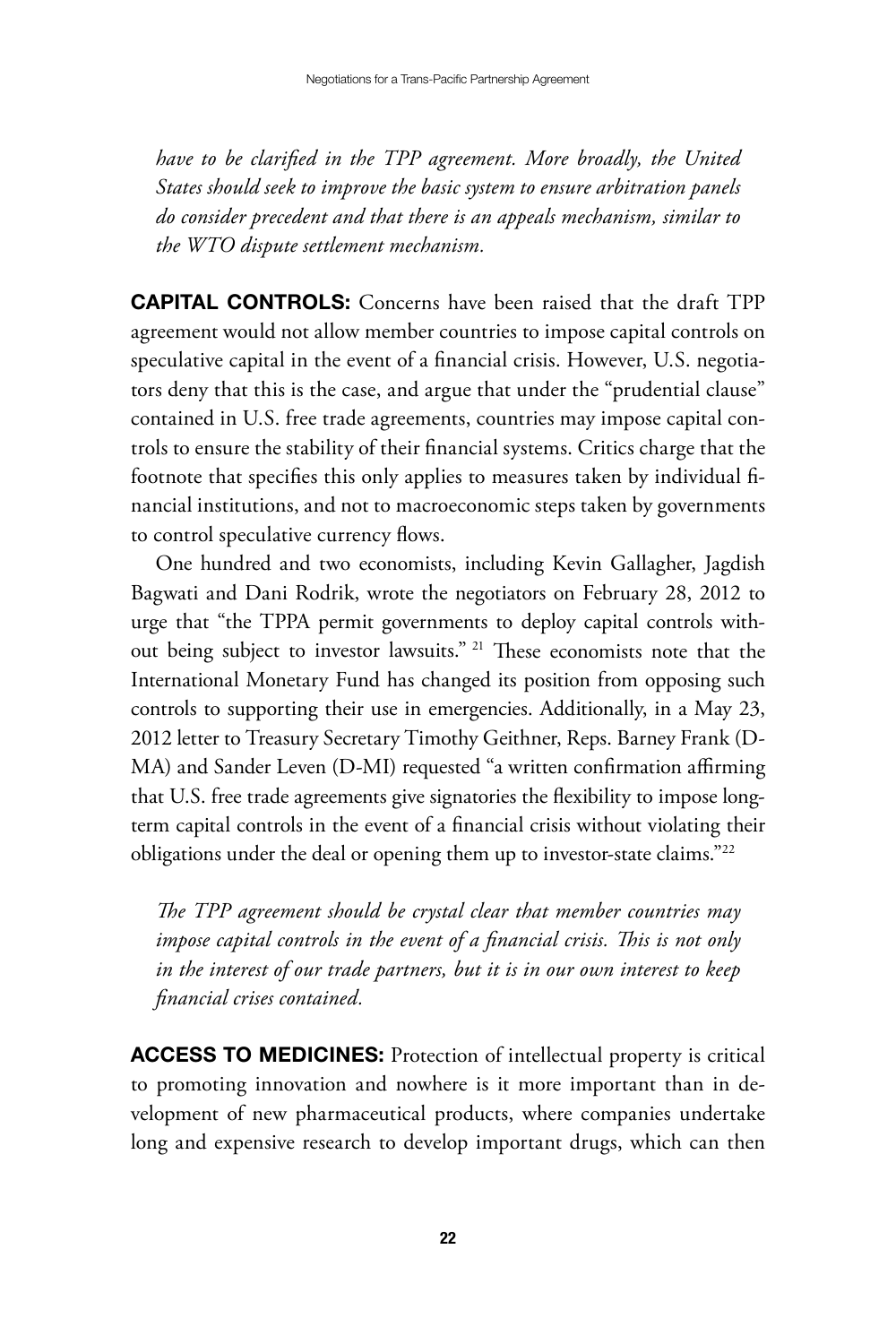be produced very cheaply. However, there is an important balance between enough protection to encourage innovation and too much protection that delays introduction of cheaper generic products.

The United States is reportedly proposing an "access window" which would give pharmaceutical companies a period of time to apply for marketing approval in a TPP country after it has applied in the United States to ensure its product enjoys the highest level of patent protection. Key to this proposal is the length of the window—a short period such as the six months advocated by groups concerned about access to medicines would speed up introduction of generics, while a long window, such as the six years and even 12 years advocated by the pharmaceutical companies, would provide greater profits to the company holding the patent.

Another concern is that U.S. proposals would require that each country allow patentability for diagnostic and surgical methods. This would go beyond the WTO Agreement on Trade Related Intellectual Property that allows members to exclude this area from patentability.

In an October 19, 2011 letter to USTR, Congressmen Waxman, Conyers, Levin and McDermott emphasized the need "to ensure that FTA obligations do not put patients in poor countries in a position in which they could have to wait longer than patients in the United States to obtain affordable lifesaving generic medicines."

*U.S. negotiators have to be very careful to take into account the health concerns raised by our trade partners.*

#### **CONCLUSION**

A Trans-Pacific Partnership agreement could be of significant benefit to the United States. First, a successful agreement would largely eliminate trade barriers with four new countries—Brunei, Malaysia, New Zealand and Vietnam—and it would deepen the agreements we already have with Canada and Mexico, as well as with Australia, Chile, Peru and Singapore. And if Japan joins the negotiations, potential new market access could be significant.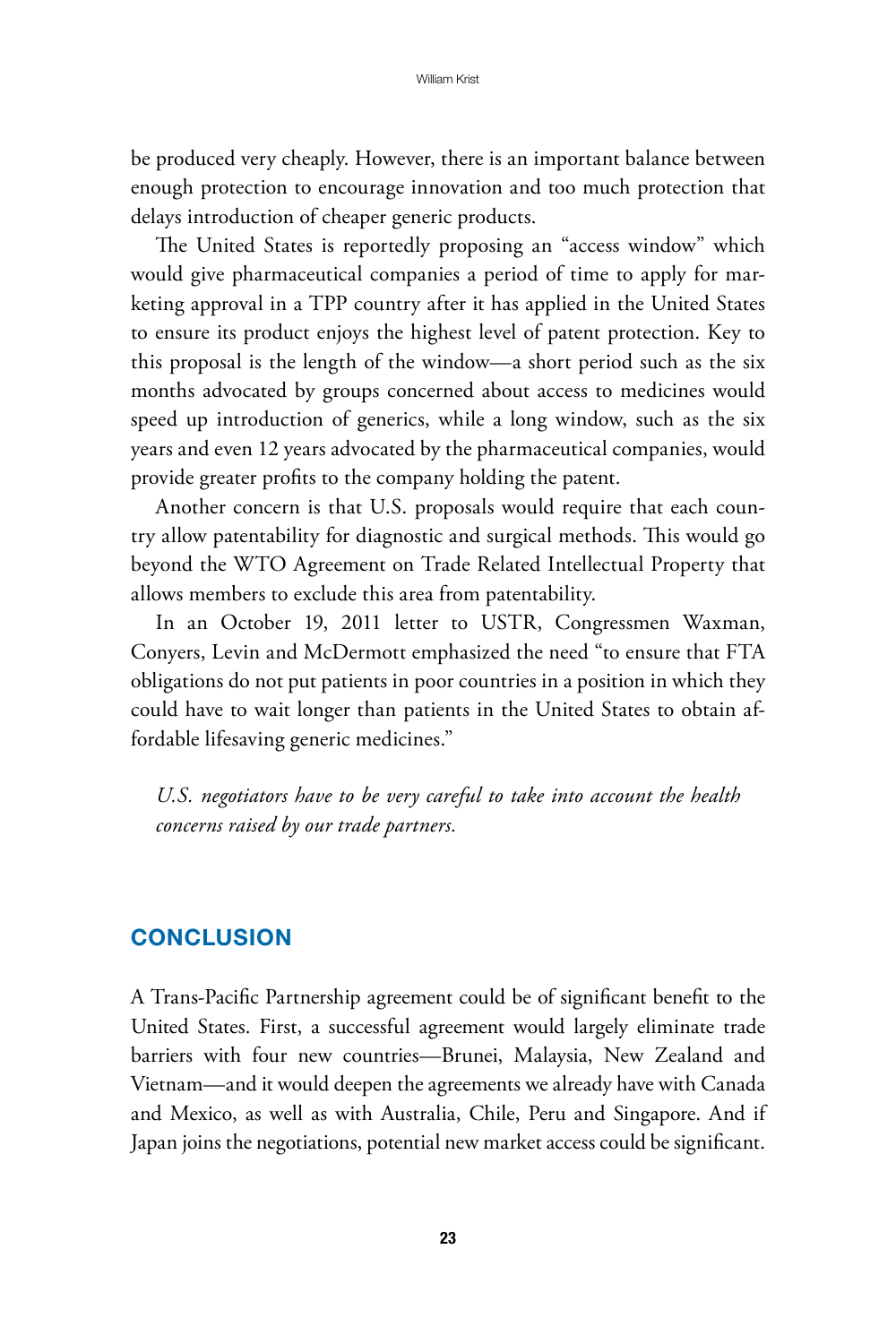Of far greater importance than expanded market access, however, is the opportunity to develop some new trade rules that go beyond the current rules contained in the World Trade Organization. Better international discipline is needed on the role of state-owned enterprises, currency manipulation, investment distortions and the flow of information in the digital age. The Trans-Pacific Partnership negotiations represent the best opportunity at this time for developing trade rules for the 21st century—rules that will restrict the ability of countries to distort the trade system to their own advantage at the expense of their trade partners.

A Trans-Pacific Partnership agreement has always been seen as a basis for a broader trade agreement among the 21 nations in the Asia Pacific Economic Cooperation forum, which includes major trading nations such as China and Russia, as well as the 11 countries currently participating in the negotiations. If a TPP agreement is to be a magnet for other countries to join, however, we need to be sensitive to the needs of our trade partners. In this regard, it is important that flaws in the system of investor-state dispute settlement provisions be corrected, that no provisions of the agreement limit the ability of countries to restrict the flow of speculative capital in the event of a financial crisis, and that the agreement not limit access to medicines for our developing country partners.

#### **NOTES**

- 1. The 21 members of APEC are Australia, Brunei Darussalam, Canada, Chile, China, Hong Kong, Indonesia, Japan, Korea, Malaysia, Mexico, New Zealand, Papua New Guinea, Peru, the Philippines, Russia, Singapore, Taipei, Thailand, the United States and Vietnam.
- 2. The 2002 trade bill which gave the President so-called "Fast Track" negotiating authority required a 90 day notification to Congress before commencing trade negotiations. While this negotiating authority expired in 2007, the Administration is still adhering to this procedure in order to facilitate Congressional approval of an eventual agreement. The letter to Congress regarding Canada is available at http://www.ustr.gov/webfm\_send/3496, and the letter regarding Mexico is available at http://www.ustr.gov/webfm\_send/3495.
- 3. Prime Minister Noda announced on November 11, 1011 that Japan is interested in exploring the possibility of joining the TPP negotiations. However, since then Noda has focused on budget issues, and may have to face new elections in the near future.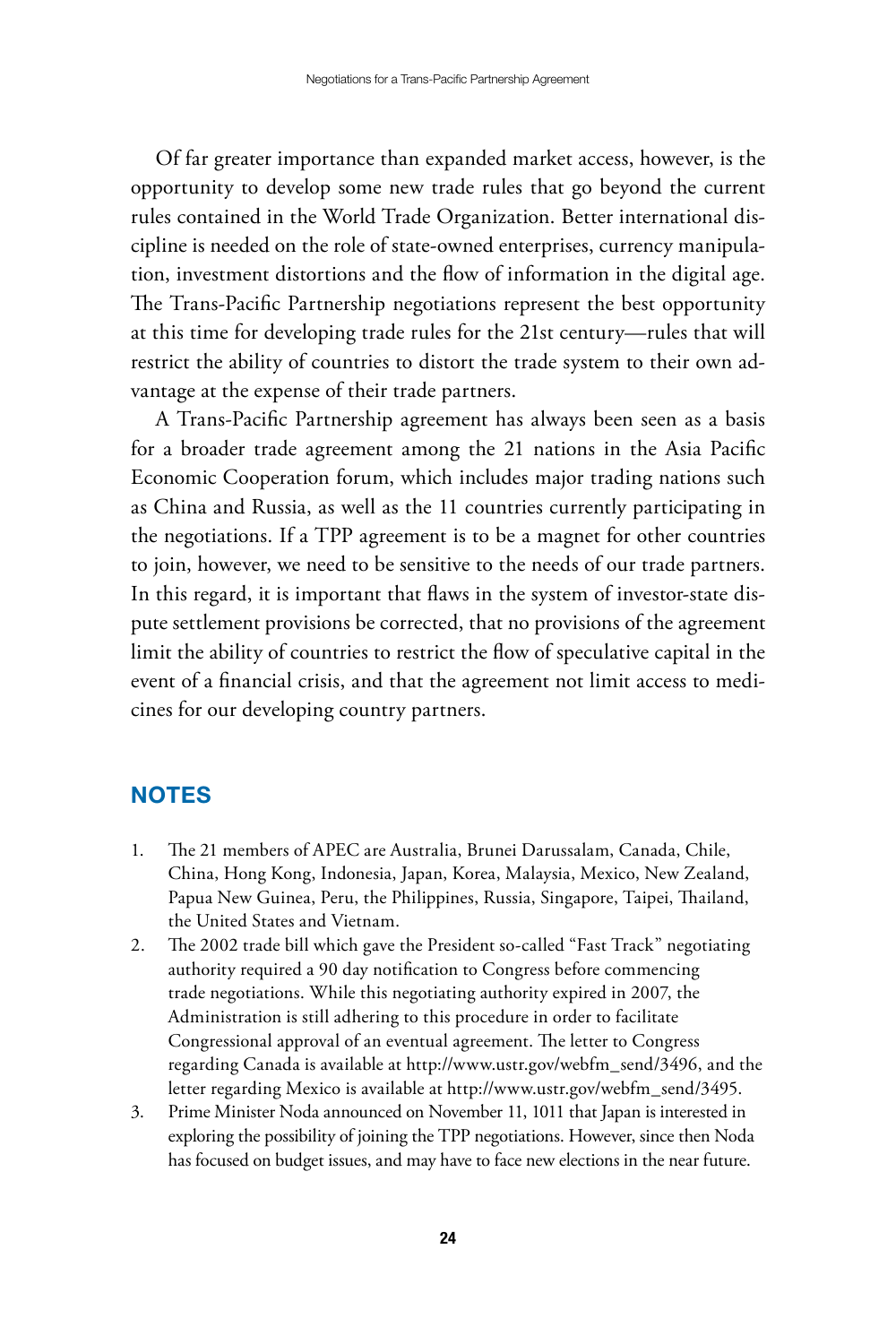- 4. A copy of the American Automotive Policy Council's statement is available at http://www.sddt.com/Commentary/article.cfm?Commentary\_ ID=267&SourceCode=20120706tza&\_t=The+TransPacific+Partnership+expandi ng+trade+creating+jobs.
- 5. Our free trade agreements since NAFTA include Jordan (implemented in 2001); Chile (2004); Singapore (2004); Australia (2005); Morocco (2006); the Central American Free Trade Agreement with Dominican Republic, El Salvador, Honduras, Nicaragua, Guatemala, and Costa Rica (2006–2009); Bahrain (2006); Oman (2009); Peru (2009); Colombia (2012); Korea (2012); and Panama (2012).
- 6. A copy of this letter is available at http://www.wyden.senate.gov/library.
- 7. A copy of this fact sheet is available at http://www.ustr.gov/about-us/press-office/ fact-sheets/2012/june/transparency-and-the-tpp.
- 8. A copy of an October 19, 2011 letter to the President signed by 45 organizations is available at http://www.ecattrade.com/#!\_\_letters-2010-2011 (accessed June 20, 2012).
- 9. An April 30, 2012 letter to USTR signed by the Sweetener Users Association, American Bakers Association, Grocery Manufacturers, Chamber of Commerce, National Foreign Trade Council, National Association of Manufacturers and the Emergency Committee for American Trade, among other organizations, stated: "We believe that for purposes of the TPP, all products and subject areas should be on the negotiating table regardless of any less-than-comprehensive Free Trade Agreements that may already exist among two or more of the parties.… In particular sugar should not be excluded from the TPP as it was in the U.S.- Australia FTA."
- 10. The FAS report is available at http://www.fas.usda.gov/psdonline/circulars/Sugar.pdf.
- 11. The report is available at http://www.smbsc.com/pdf/LMCJobs2011.pdf.
- 12. This data is from the following site: http://www.dairyco.org.uk/ market-information/supply-production/milk-production/world-milk-production/
- 13. January 25, 2010 comments submitted to the U.S. Trade Representative by the National Milk Producers Federation supporting a total exclusion of all dairy products from any agreement with New Zealand are available at http:// www.nmpf.org/files/file/NMPF%20TPP%20FTA%20Comments\_012509.pdf (accessed June 20, 2012).
- 14. This data is from the Foreign Agricultural Service web site: http://www.fas.usda. gov/psdonline/circulars/livestock\_poultry.pdf.
- 15. A copy of the 2010 Cattlemen's Association comments to the U.S. International Trade Commission are available at: http://www.uscattlemen.org/Comments\_ Letters/2010Comments\_Letters/3-23HearingComments.pdf.
- 16. In a May 2012 paper, 19 agricultural trade associations, including those representing the beef and dairy industries, urged the negotiators to include effective disciplines on the application of SPS measures. A copy of this paper is available at http://www.meatami.com/ht/a/GetDocumentAction/i/78494.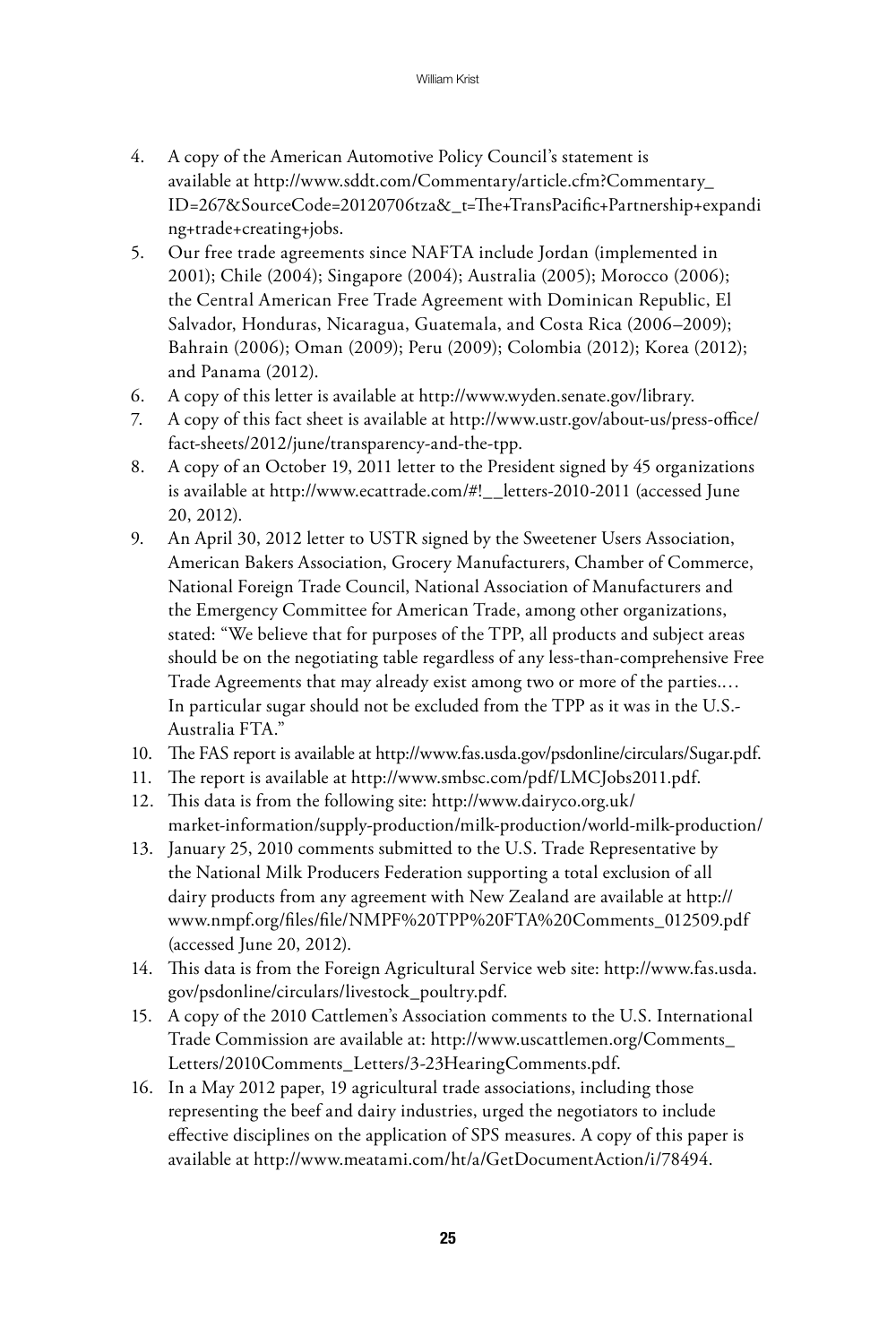- 17. A copy of the Economic Strategy Institute paper on the Trans-Pacific Partnership and Japan is available at http://www.econstrat.org/images/ESI\_Research\_ Reports\_PDF/tpp%20and%20japan.pdf.
- 18. A copy of Congressman Michaud's July 26, 2012 letter to President Obama is available at http://michaud.house.gov/press-release/michaud-urges-obamainclude-manufacturing-provisions-tpp, accessed August 14, 2012.
- 19. ECAT, along with 30 other business associations urged the President ot include the investor-state mechanism. See ECAT press release dated February 27, 2012, available at http://www.ecattrade.com/#!\_\_letters-2012, accessed June 20, 2012.
- 20. Source: "An Open Letter from Lawyers to the Negotiators of the Trans-Pacific Partnership Urging the Rejection of Investor-State Dispute Settlement", dated May 8, 2012.
- 21. Letter available at http://www.ase.tufts.edu/gdae/policy\_research/TPPAletter.html.
- 22. As quoted in the June 1, 2012 issue of "Inside U.S. Trade".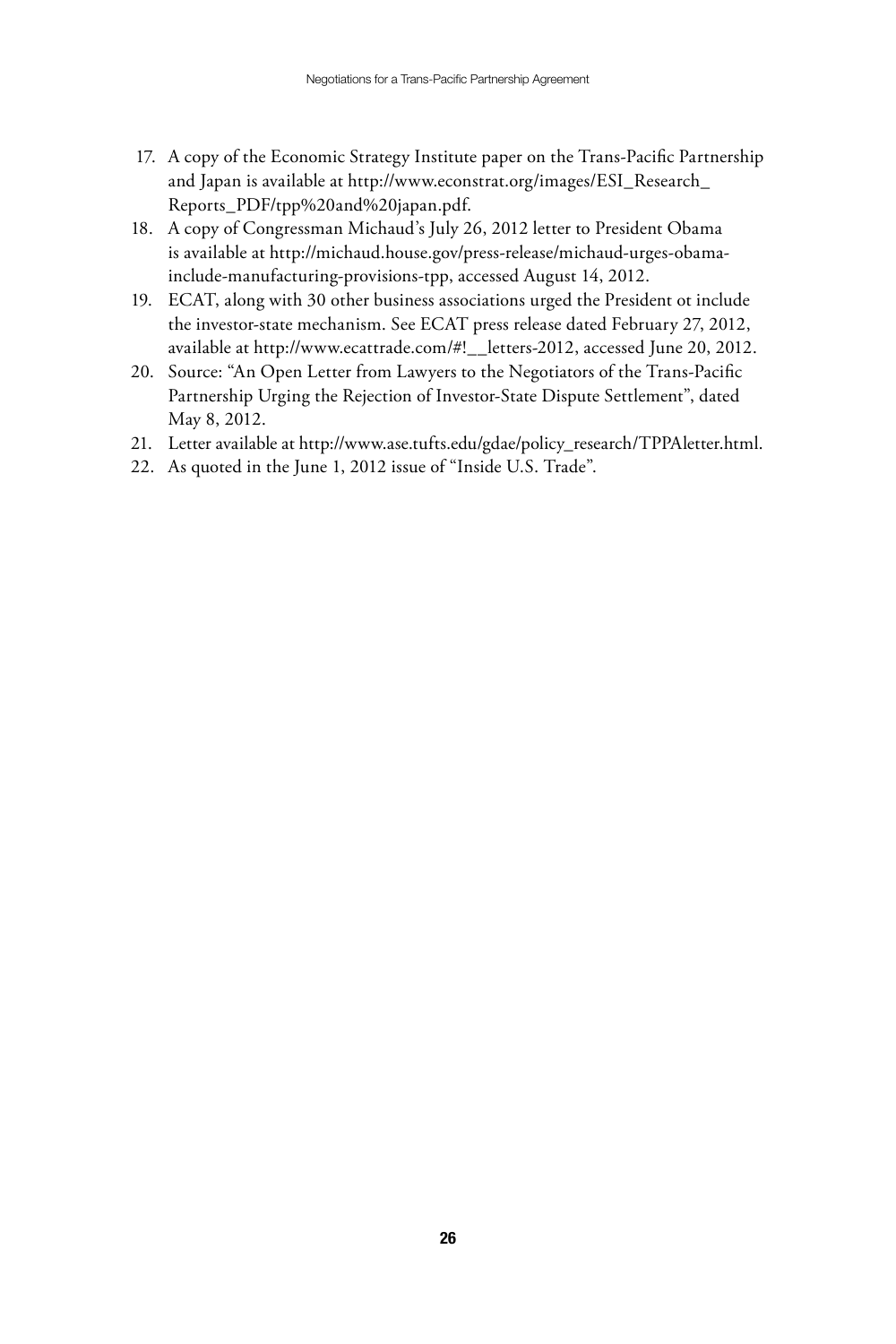**WILLIAM KRIST** is a Senior Policy Scholar at the Woodrow Wilson International Center for Scholars, where he is currently working on a book on U.S. trade policy. His publications at the Center include "Trade Policy and the Farm Bill", "Making Doha a Development Round: What do the Developing Countries Want?", and "World Trade Organization and Multilateral Environmental Agreements—Time for a Good Neighbor Policy". In addition to his research at the Woodrow Wilson Center, he also undertakes periodic consulting projects on various aspects of trade policy and economic development.

Prior to the Wilson Center, he was senior vice president at the American Electronics Association, which was the largest high tech association at that time. While at AEA, he was responsible for the office in Japan and opening offices in the EU and China. Major issues included the U.S.-Japan semiconductor dispute, U.S. export control policy, and the Uruguay Round trade negotiations.

Other previous experience includes 5 years as a senior official in the Office of the U.S. Trade Representative and work on Capitol Hill on both the House side (Congressman Sam Gibbons, D-Fl) and the Senate side (Senator William Roth, R-Del). He received an MA degree in International Economics from George Washington University and a BA degree from Swarthmore College.

KENT H. HUGHES is currently the Director of the Program on America and the Global Economy (PAGE) at the Woodrow Wilson International Center for Scholars. As part of the PAGE agenda, he published a book, *Building the Next American Century: The Past and Future of American Economic Competitiveness* (Wilson Center Press 2005), which emphasizes the importance of innovation and education to America's future.

Prior to joining the Center, Dr. Hughes served as Associate Deputy Secretary at the U.S. Department of Commerce, president of the private sector Council on Competitiveness, and in a number of senior positions with the U.S. Congress. Prior to his congressional service, Dr. Hughes served as a staff attorney for the Urban Law Institute. He was also an International Legal Center Fellow and Latin American Teaching Fellow in Brazil where he worked on a reform of Brazilian legal education.

Dr. Hughes holds a Ph.D. in Economics from Washington University, a LL.B. from Harvard Law School and a B.A. in Political and Economic Institutions from Yale University. He is a member of the D.C. Bar, American Bar Association and the American Economic Association.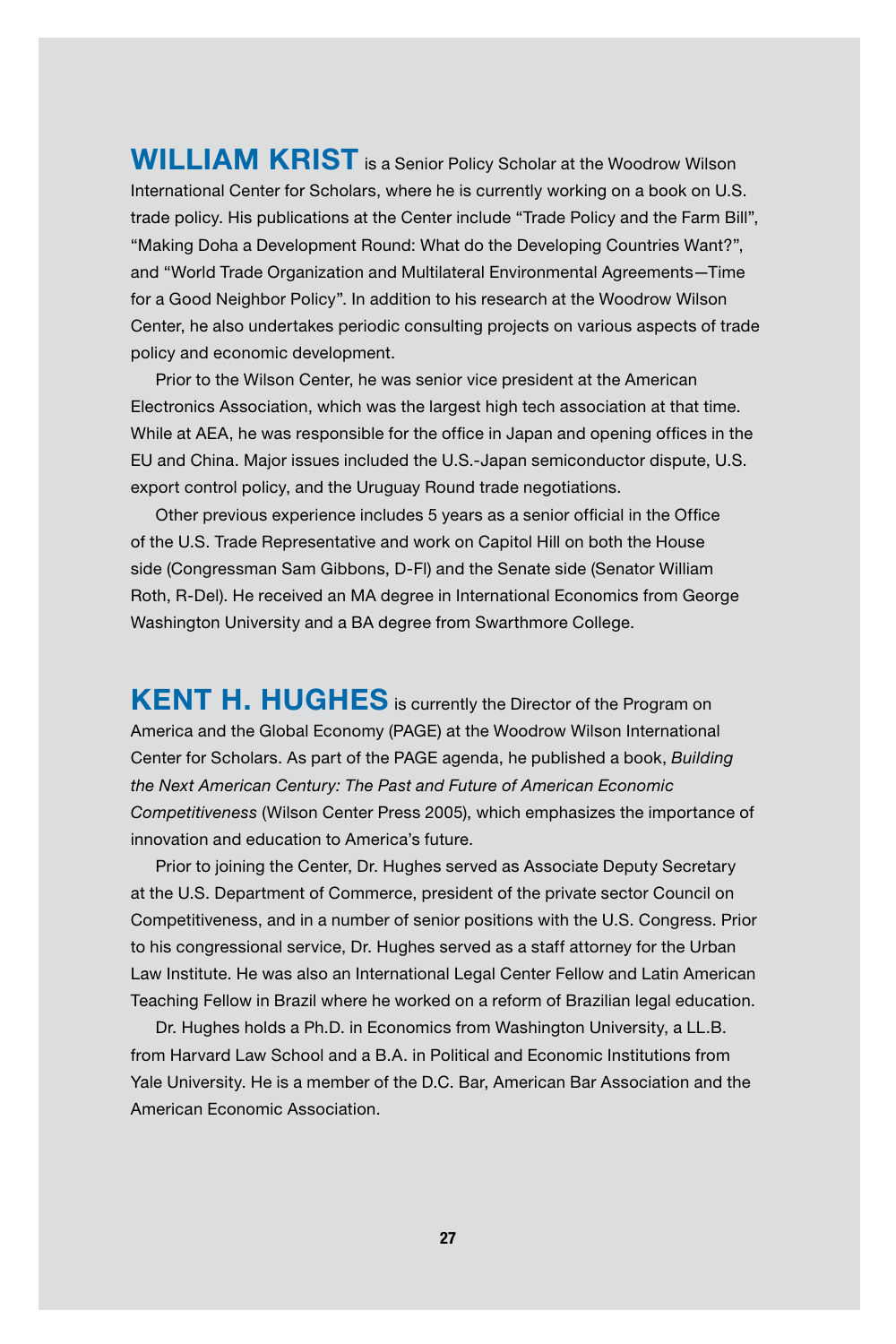### The Program on America and the Global Economy

The Program on America and the Global Economy (PAGE) focuses on the growing forces of globalization and tracks the emergence of innovations and innovation systems as they develop in the United States and elsewhere around the world. Combining its work on globalization and innovation, PAGE also explores the longrun future of the American economy.

PAGE's interest in the long-run future of the United States has led PAGE to conduct research and conferences on subjects that range from strengthening the U.S. innovation system to renewing America's manufacturing base to fostering a dramatic improvement in America's education system.

With America's economic future deeply tied to developments around the world, PAGE has also focused on the development of an American foreign economic policy for the 21st century. PAGE is examining the policies that contribute to a competitive economy and the international economic policies that will create competitive opportunities for the United States.